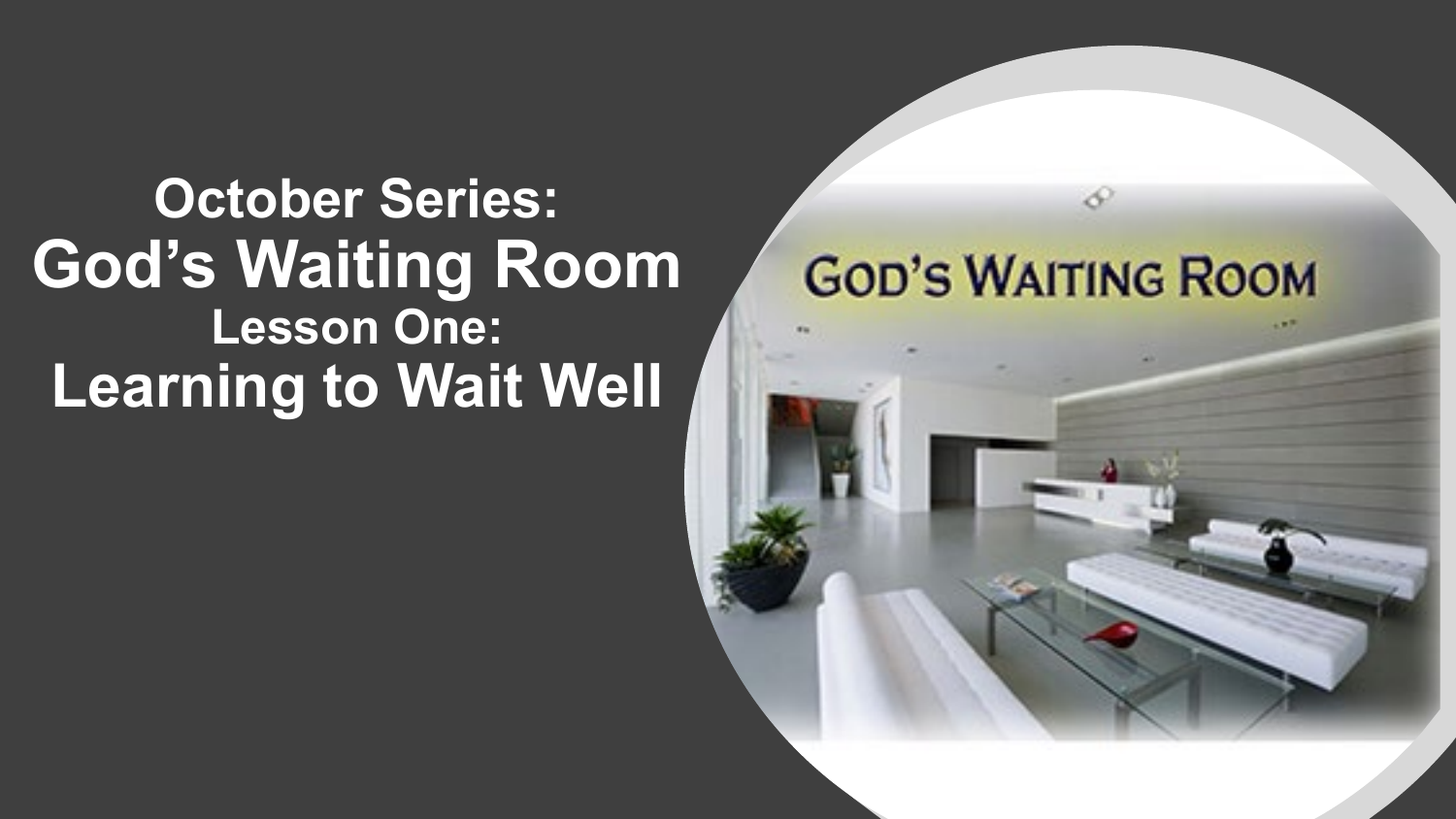# **Are you waiting on God or is God waiting on you?**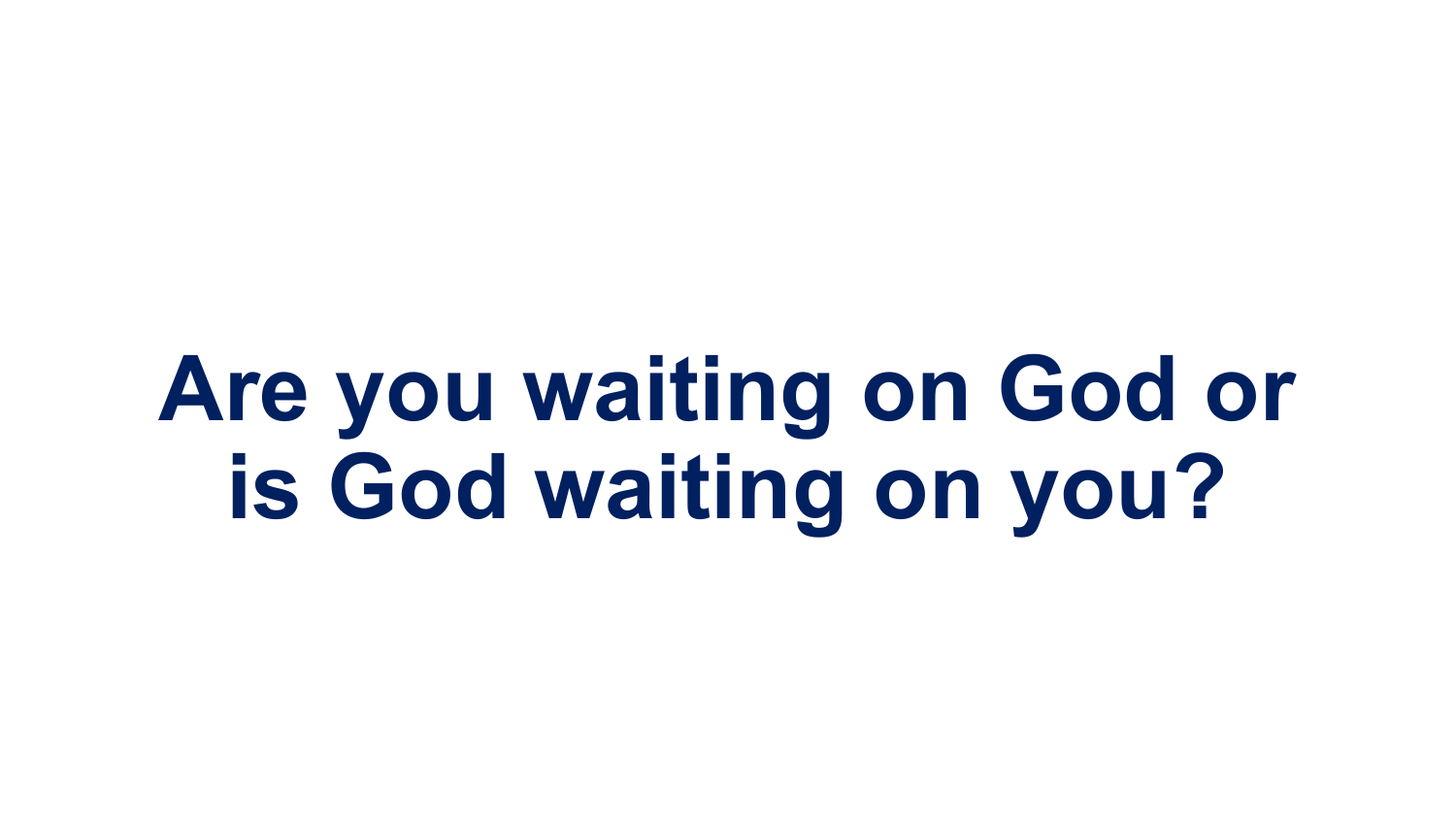**Bible Examples:** o**Abraham waited 25 years**  o**Joseph waited 13 years.**  o**Moses waited for 40 years**  o**The Israelites waited 40** o**Simeon waited for the birth of the Messiah.**  o**Paul waited 3 years in Arabia.**  o**Jesus waited 30 years.**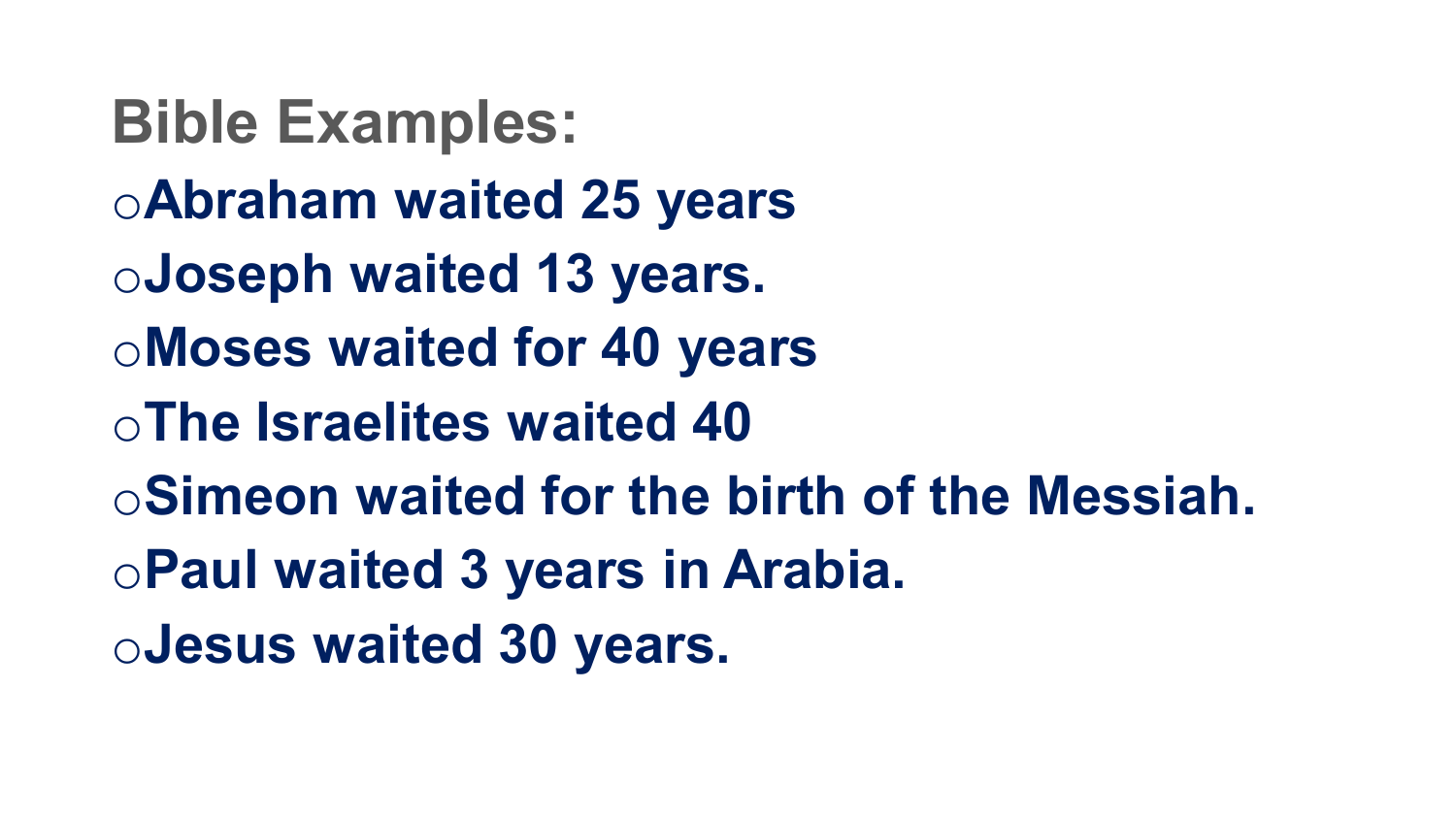**Waiting is a part of God's plan and purpose in our lives.**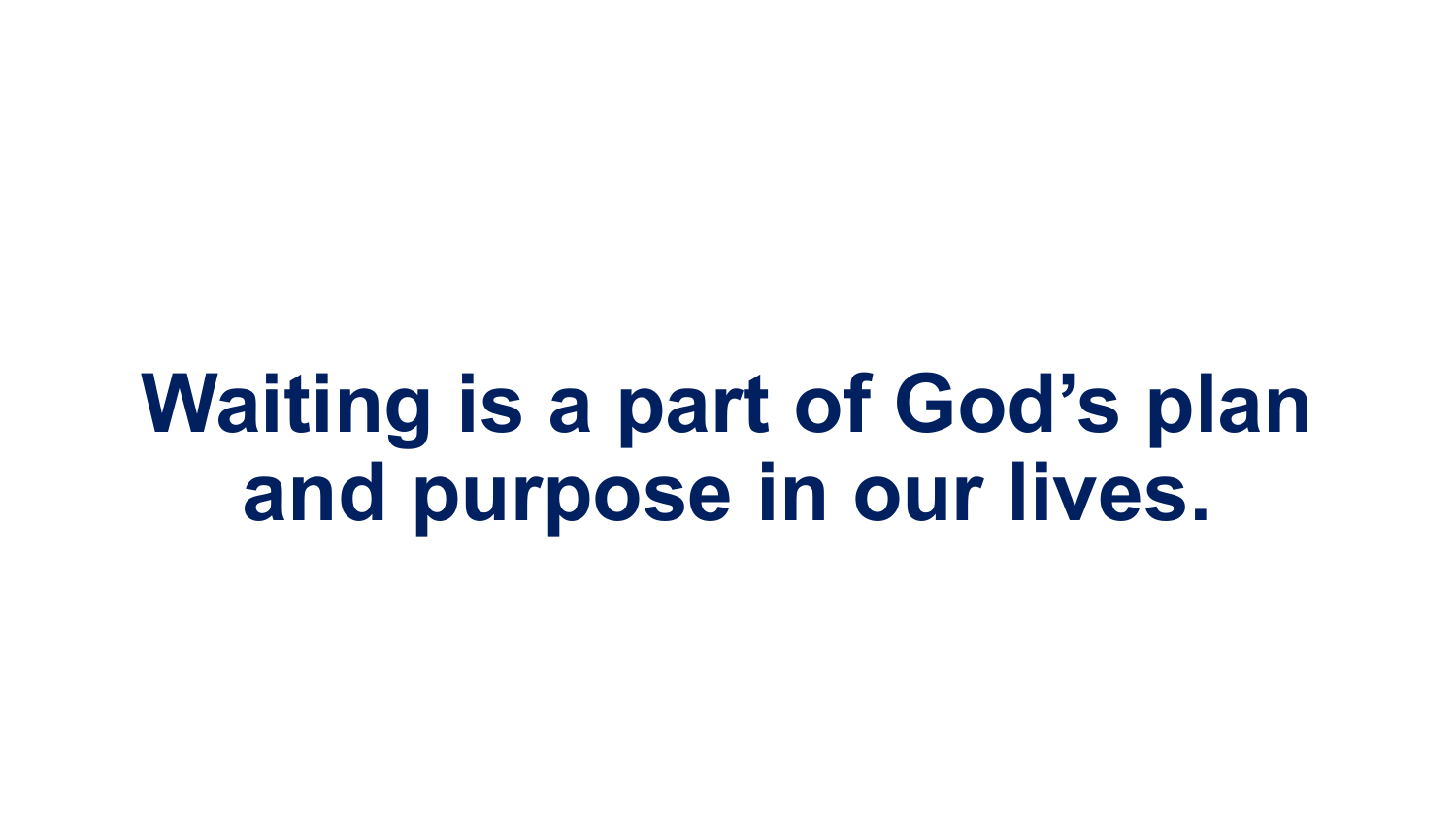# **God is at work while we wait. Time is not wasted in God's waiting room.**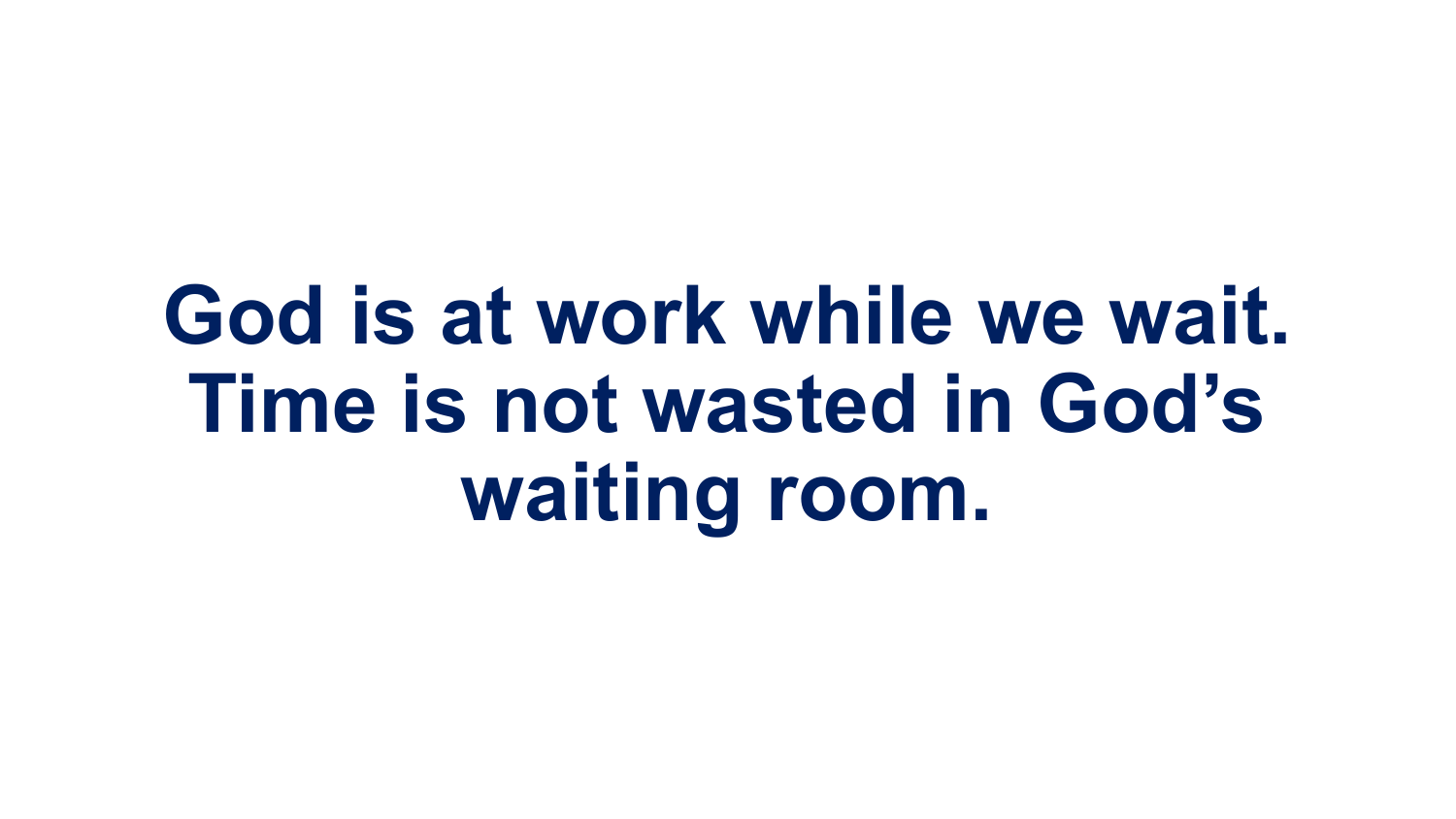**Scripture Lesson Psalms 130:1-8 (ESV)**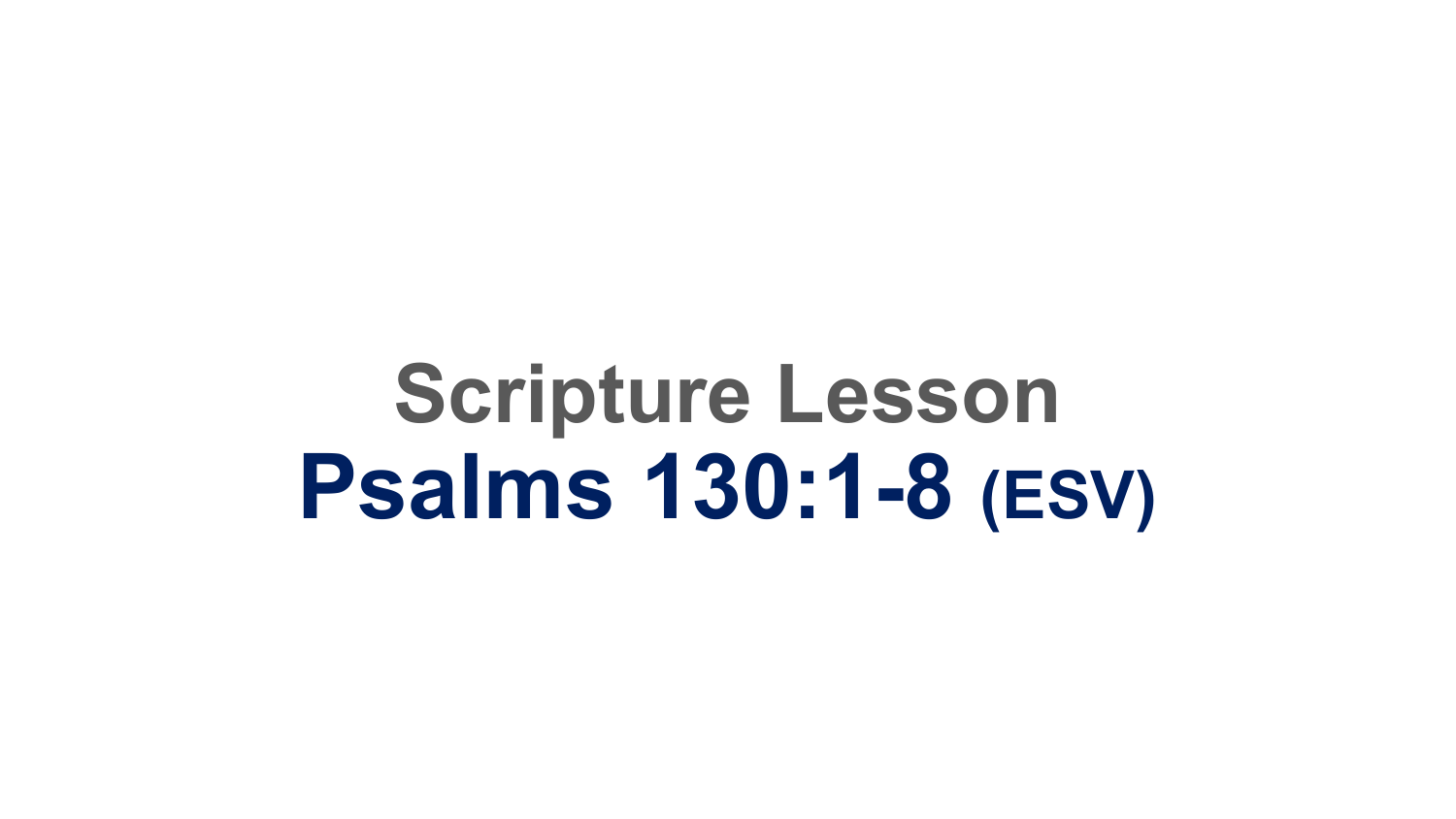**Out of the depths I cry to You, O LORD! O Lord, hear my voice! Let Your ears be attentive to the voice of my pleas for mercy! If You, O LORD, should mark iniquities, O Lord, who could stand? But with You there is forgiveness, that You may be feared. I wait for the LORD, my soul waits, and in His Word, I hope;**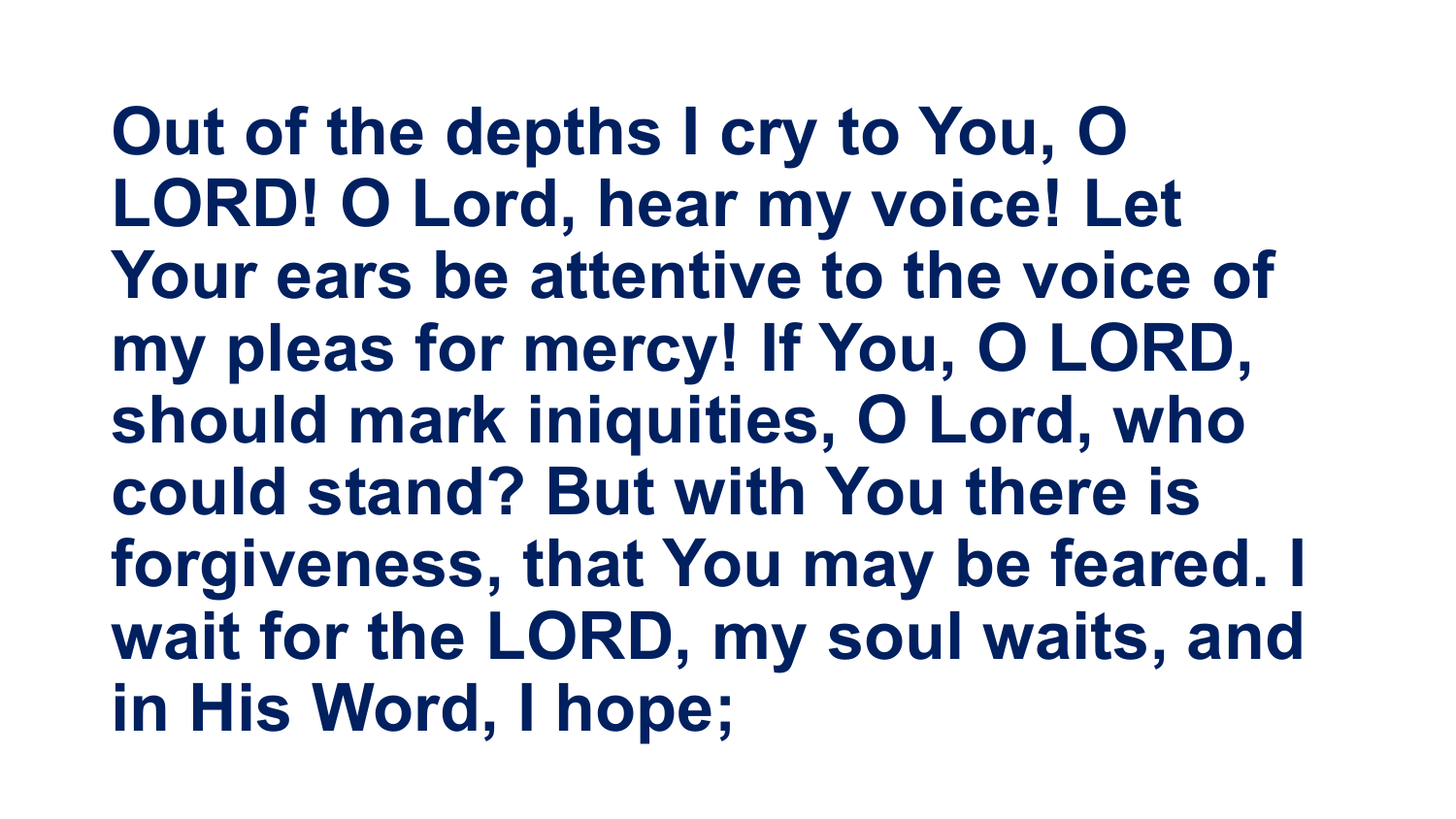**my soul waits for the Lord more than watchmen for the morning, more than watchmen for the morning. O Israel, hope in the LORD! For with the LORD there is steadfast love, and with Him is plentiful redemption. And He will redeem Israel from all his iniquities.**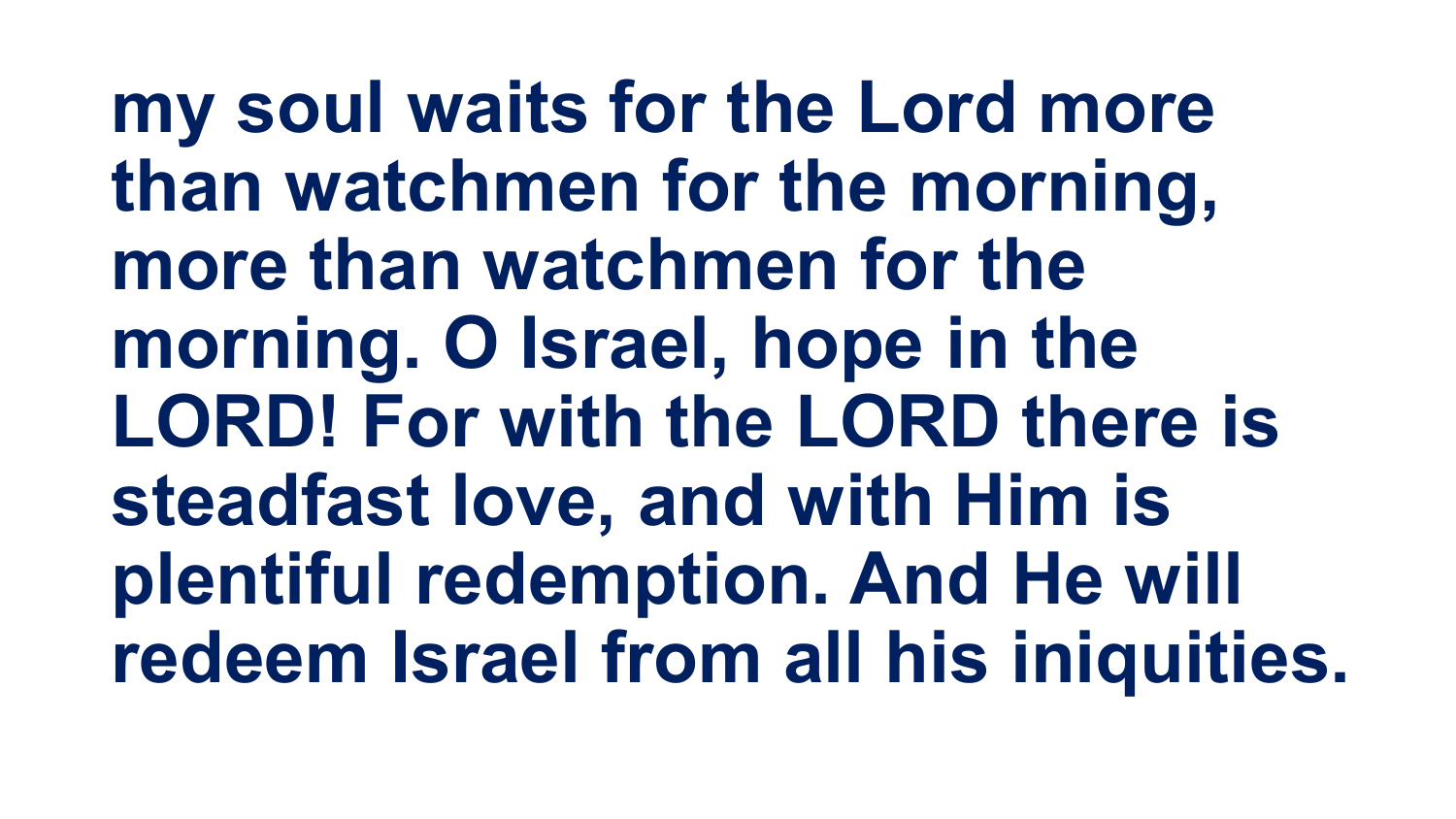# **LEARNING TO WAIT WELL Lesson One**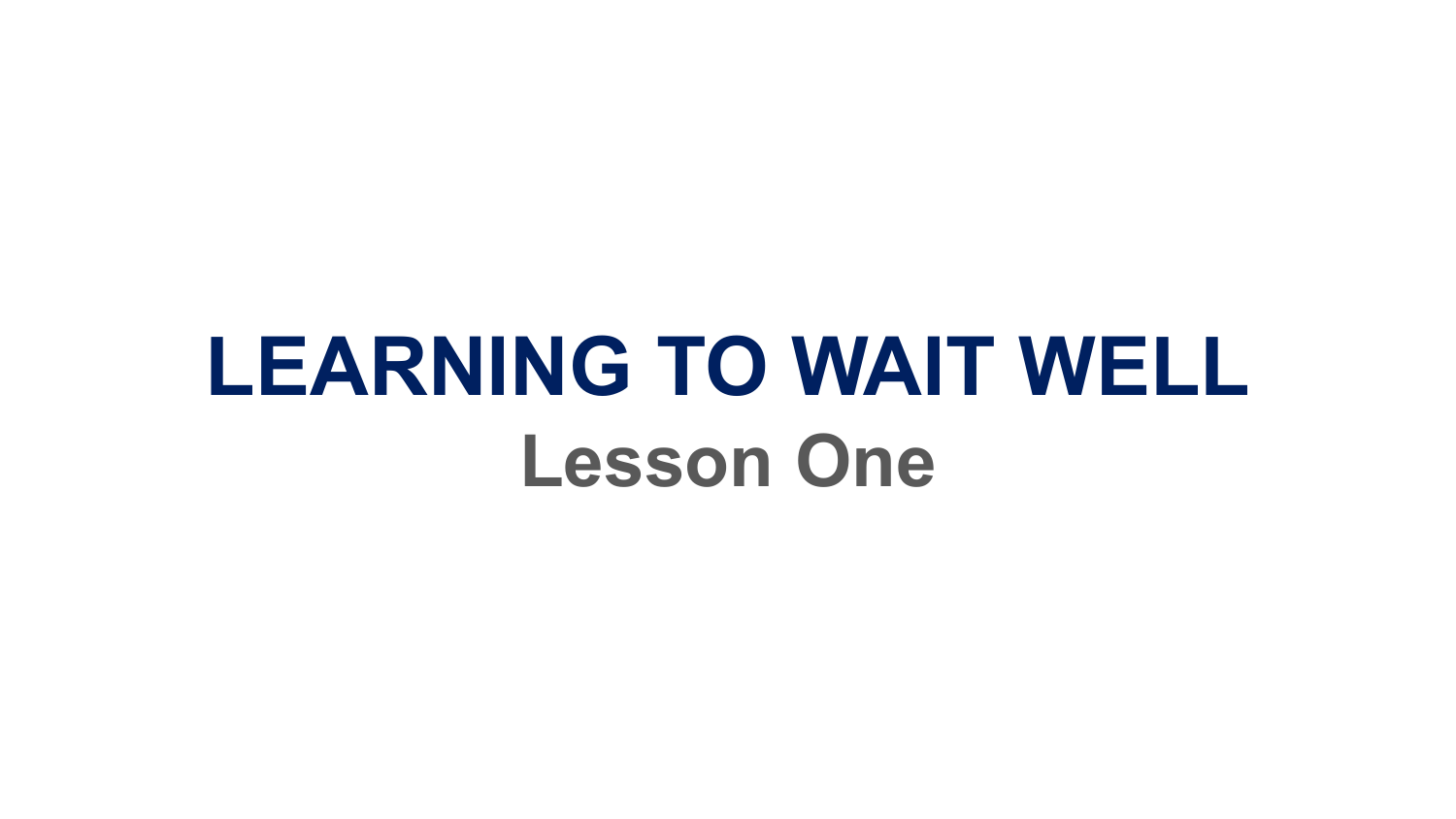**The Psalmist Expresses Four Things:** o **His Desires Towards God (v. 1-2)** o **His Repentance Before God** (v. 3-4) o **His Attendance Upon God (v.5-6)** o **His Expectations from God (v. 7-8)**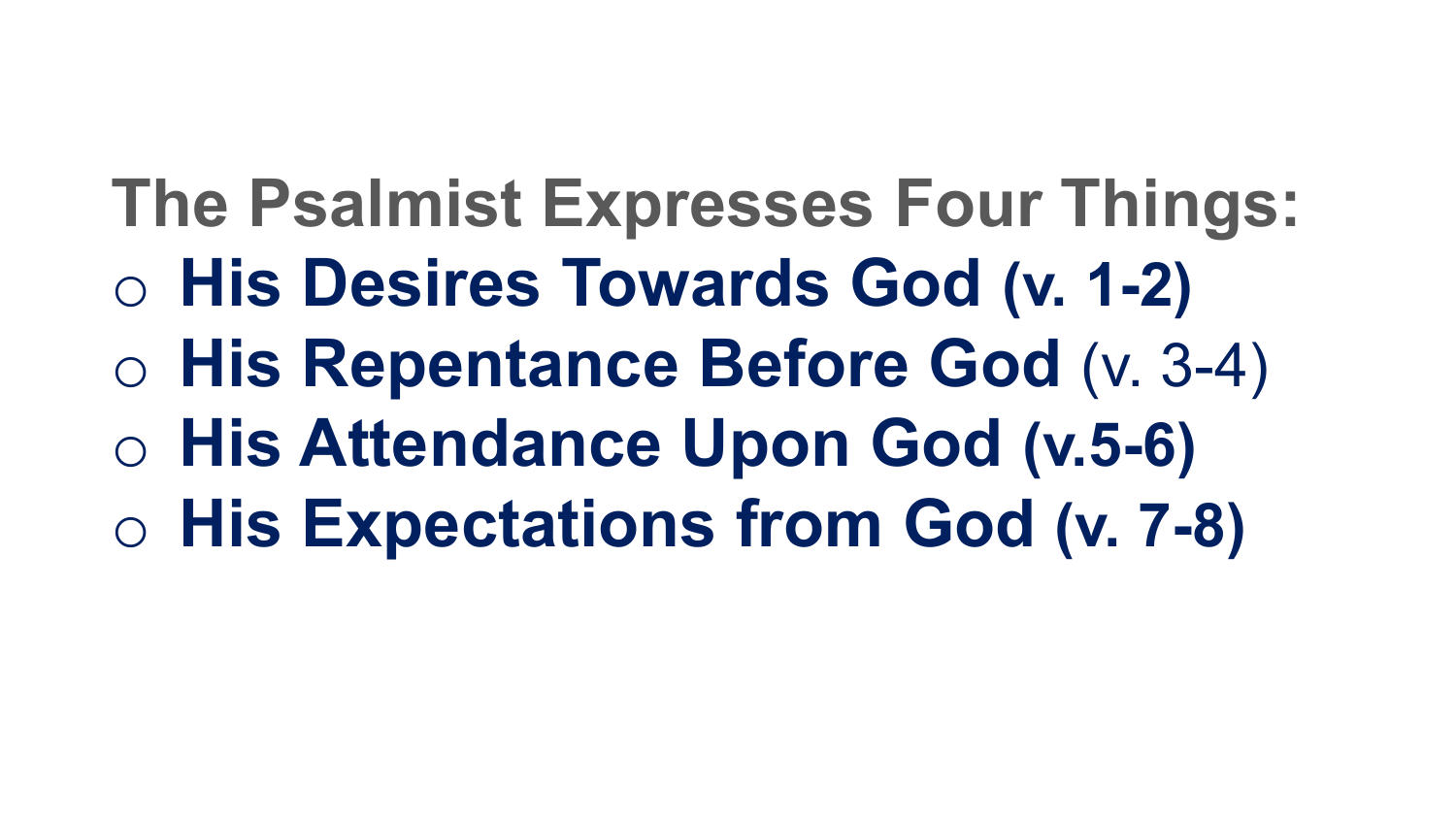#### **Four Reasons Why God Often Makes Us Wait on Him:**

- o **Waiting exercises our patience of faith.**
- o **Waiting gives time for preparation.**
- o **Waiting makes blessings sweeter when they arrive.**
- o **Waiting shows the Sovereignty of God**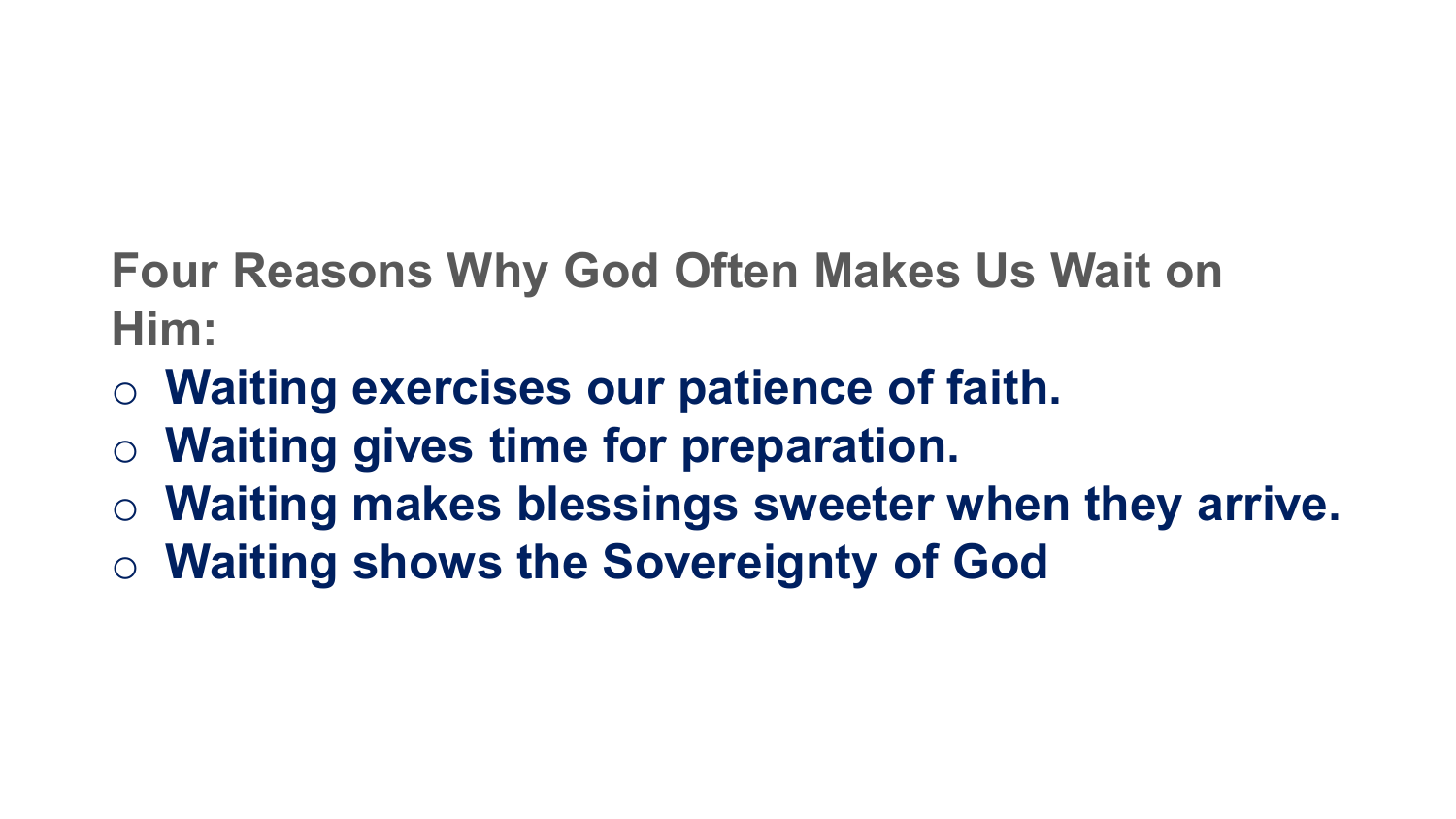**I. Waiting Rooms Are Intended Purposefully For Waiting.**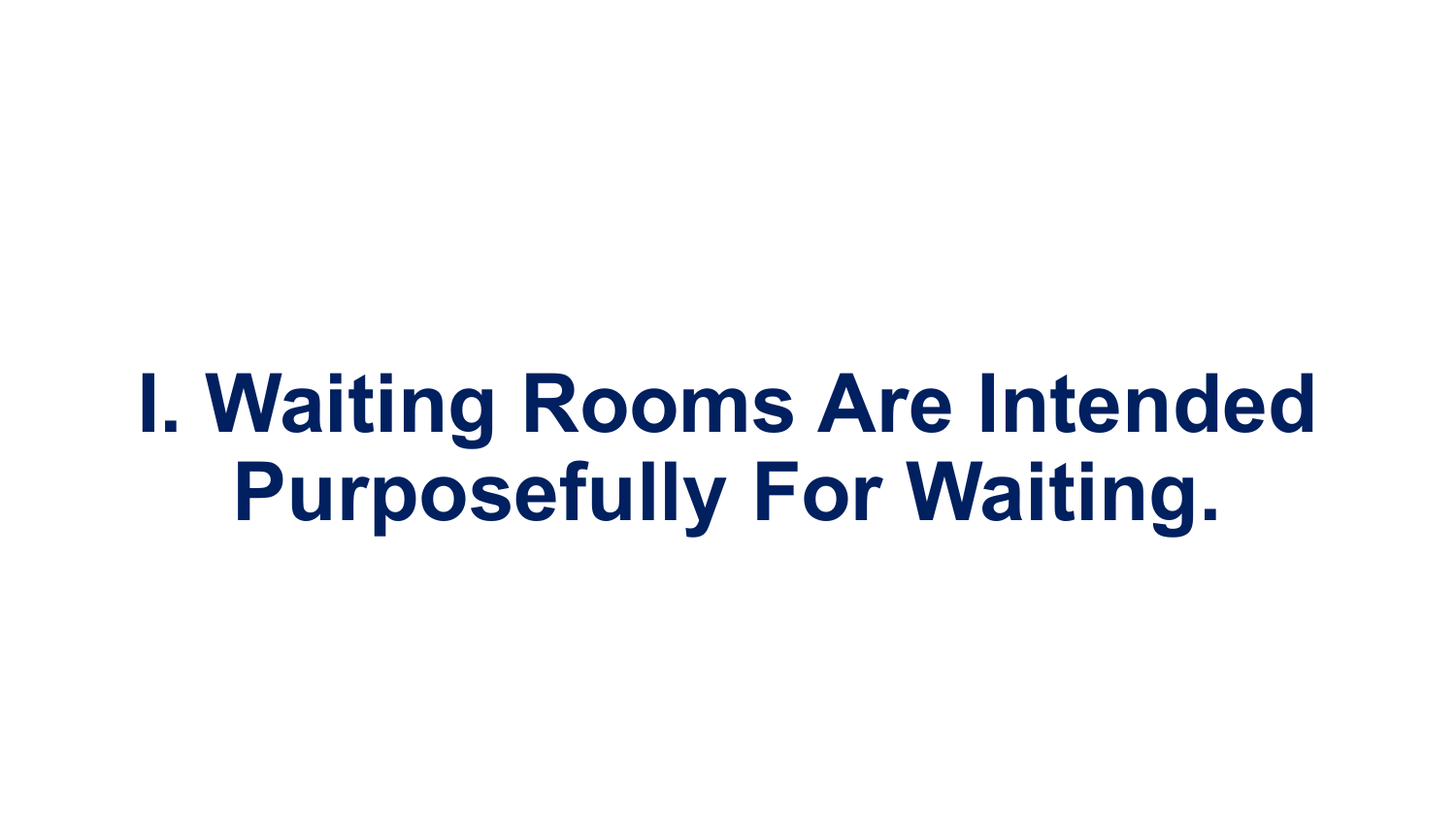# **Often inaction make us feel uncomfortable.**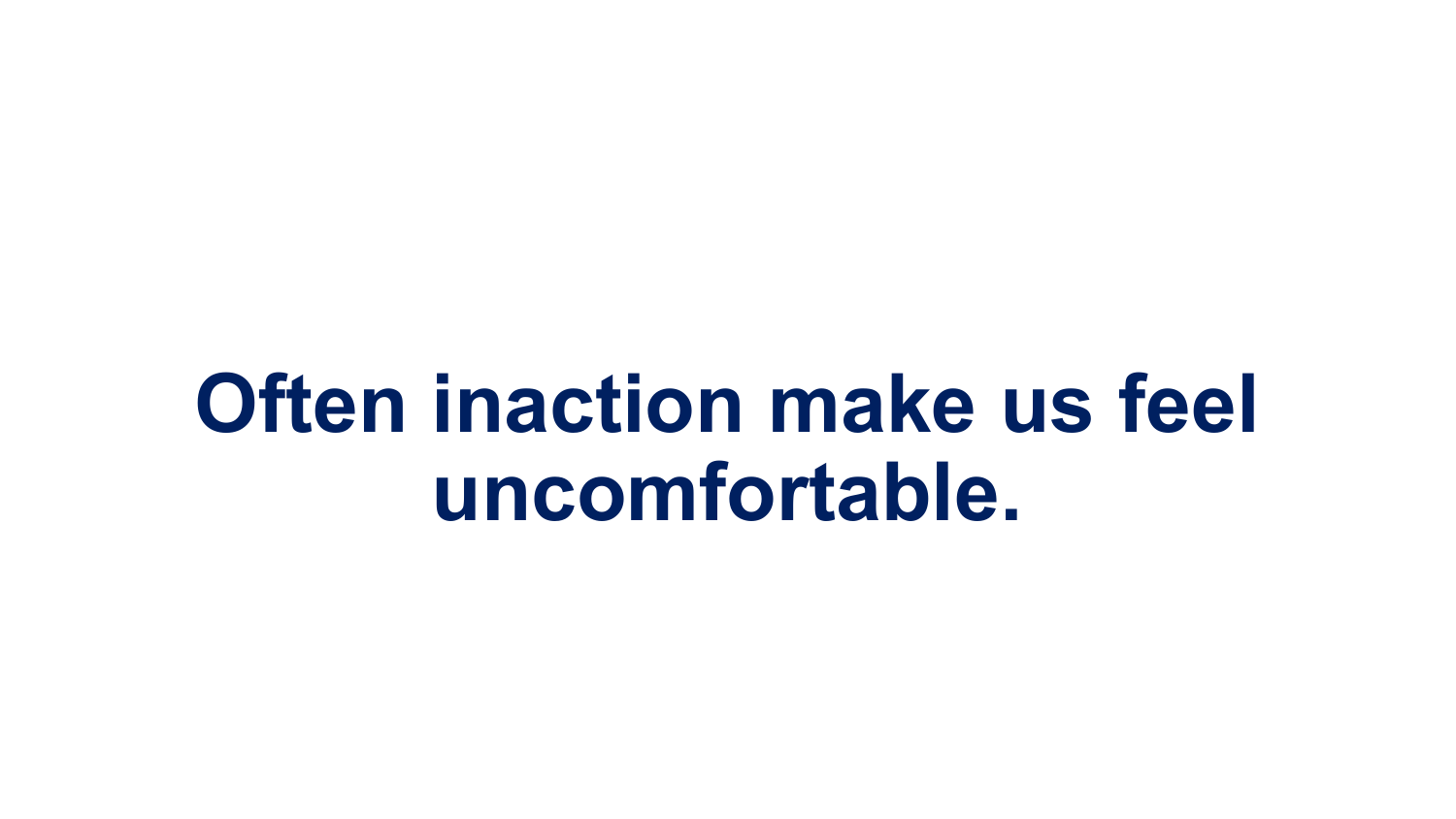#### **Psalms 130:6, "My soul waits for the Lord more than watchmen wait for the morning...."**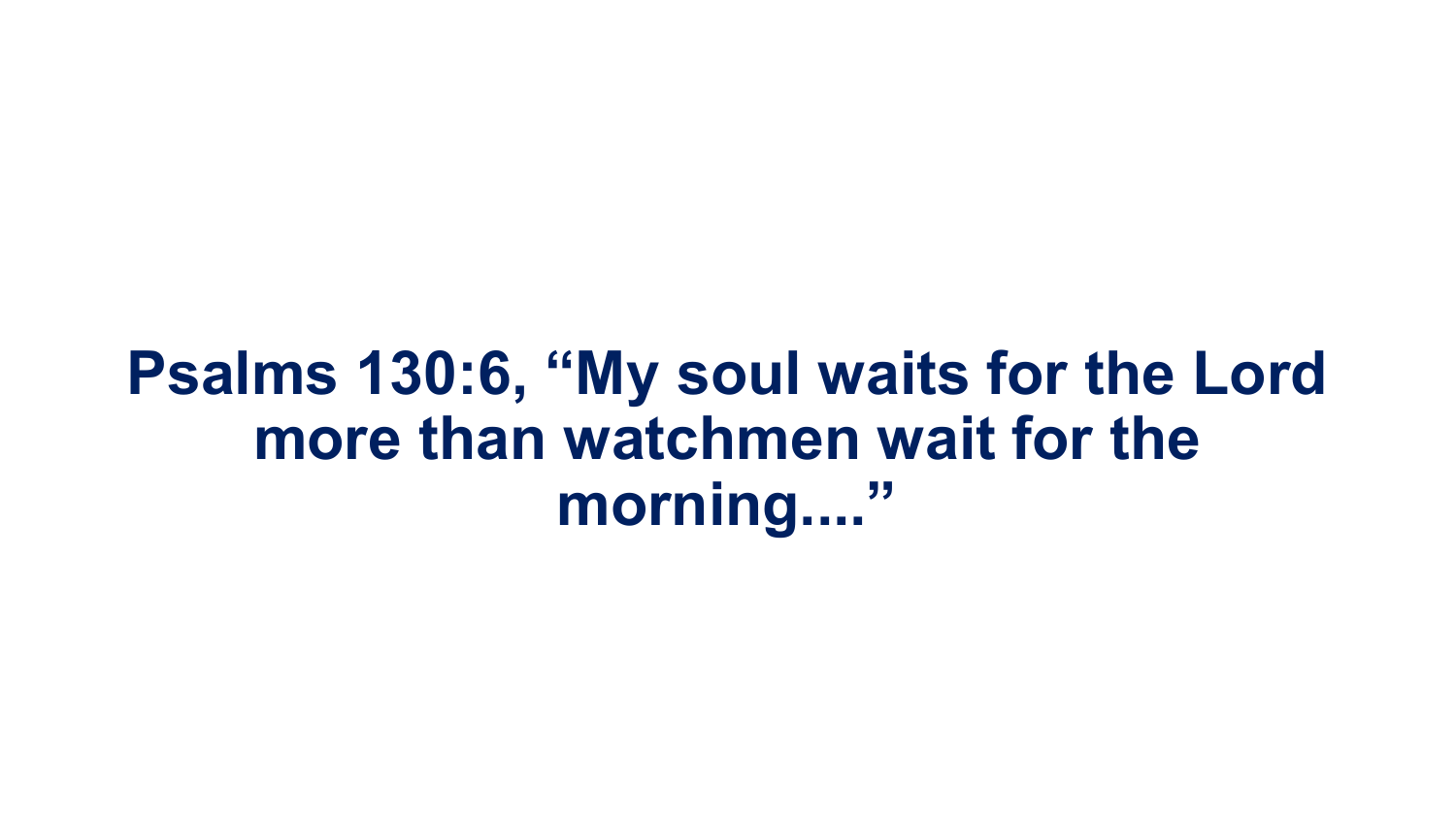# **II. Waiting Rooms Are Where We Hope And Pray For The Best.**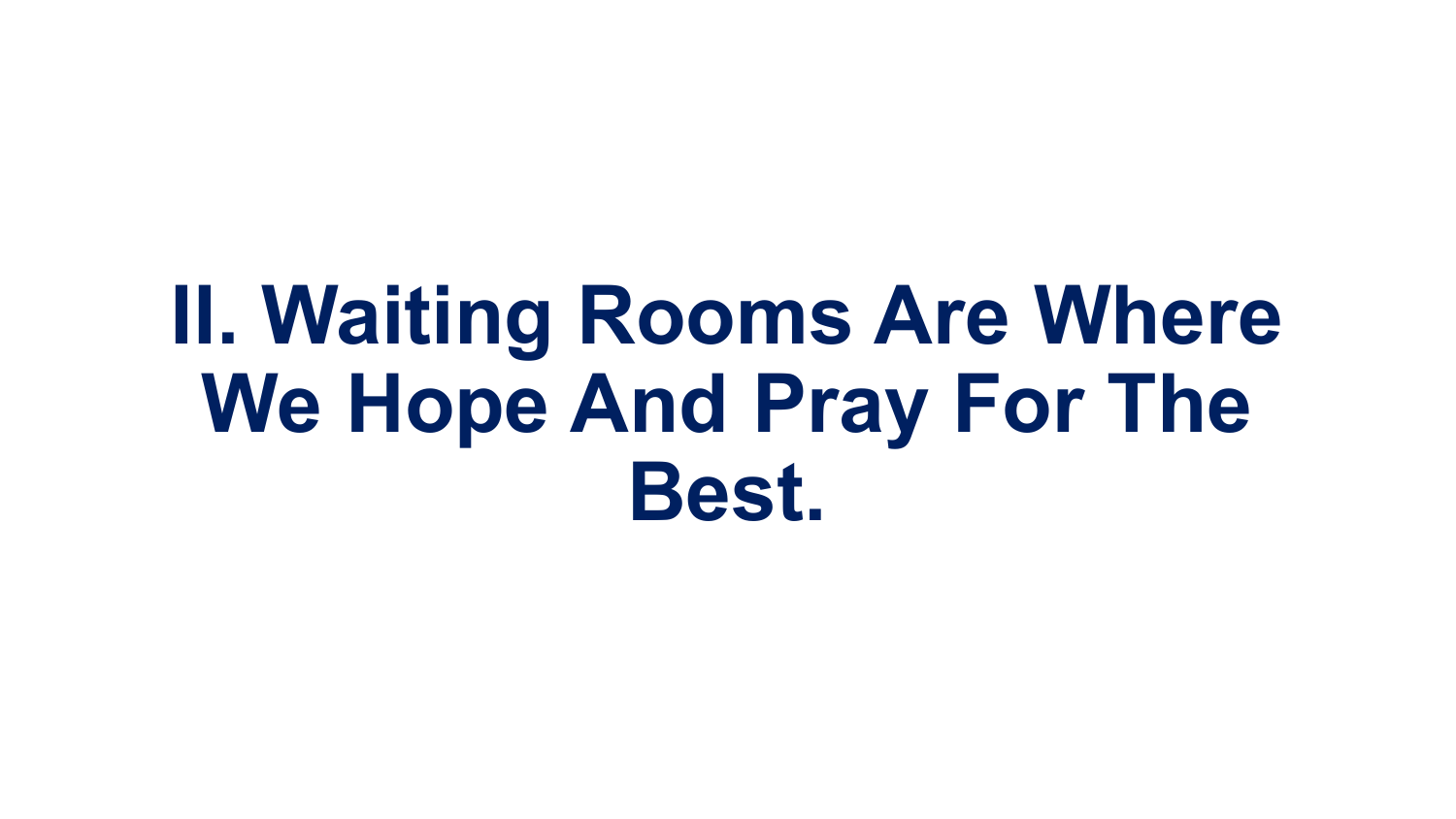**How do you respond in the waiting room?**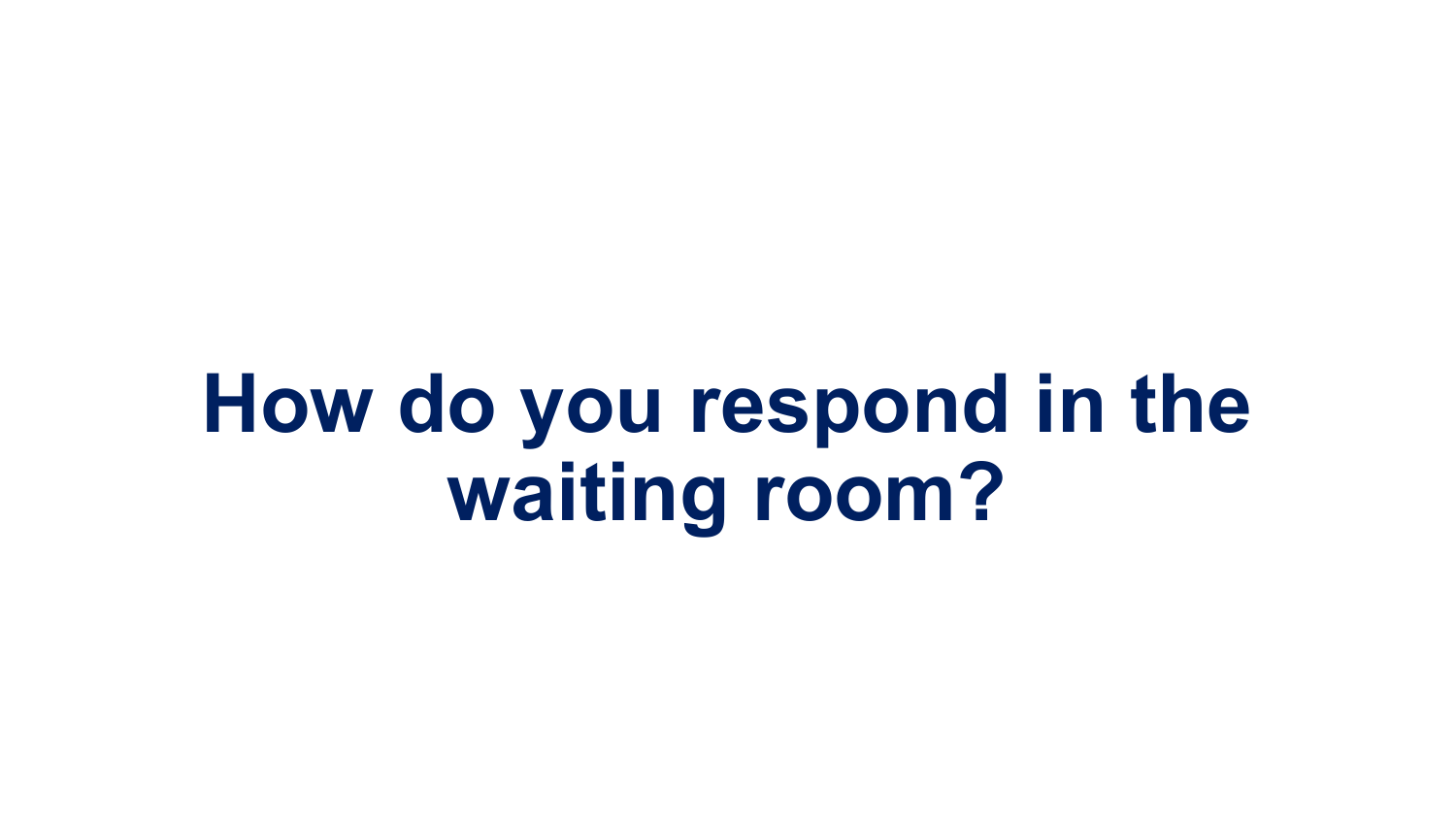## **"Our willingness to wait reveals the value we place on what we are waiting for."**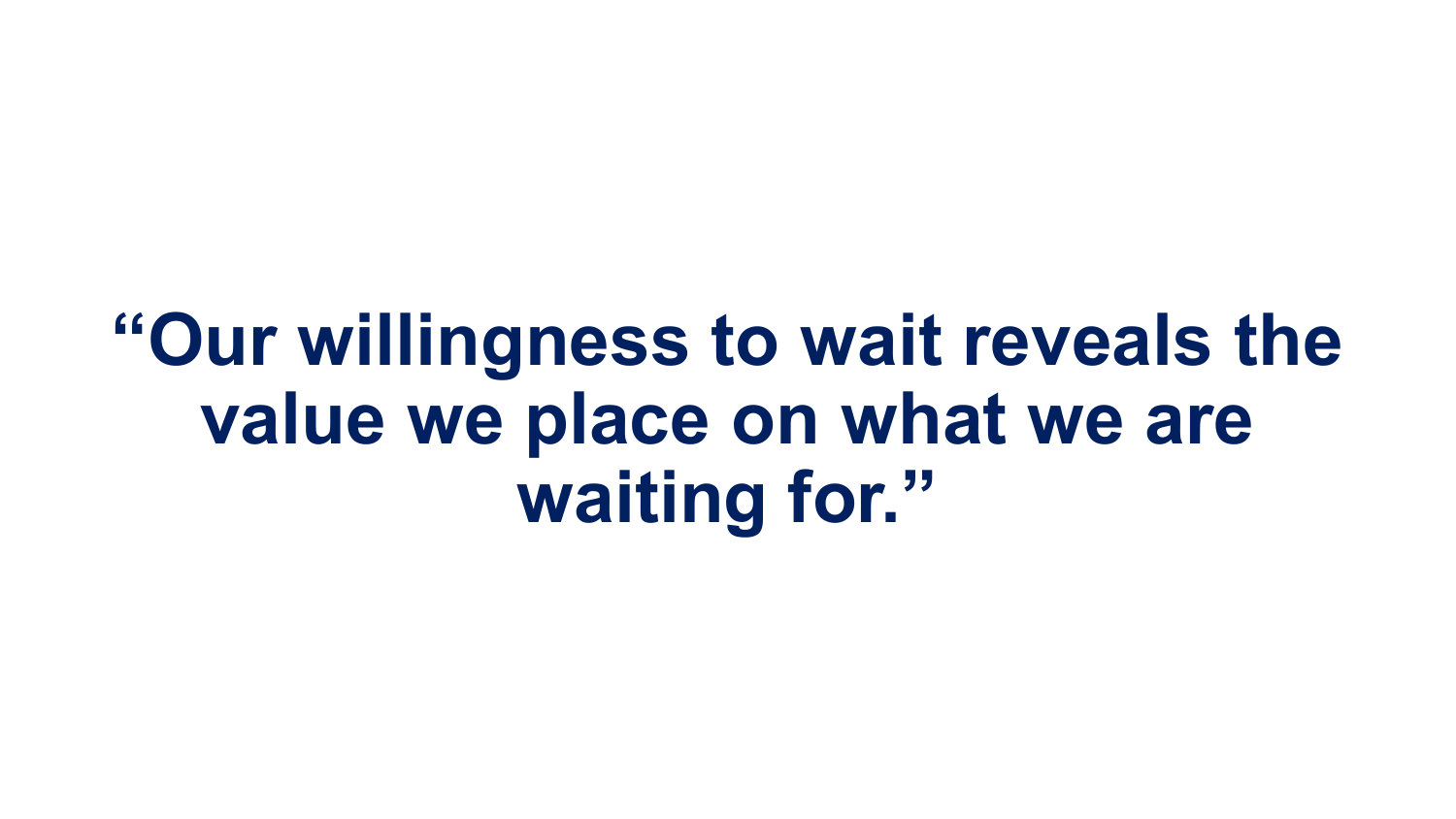## **Hebrews 11:1, "Now faith is being sure of what we hope for and certain of what we do not see." (NIV)**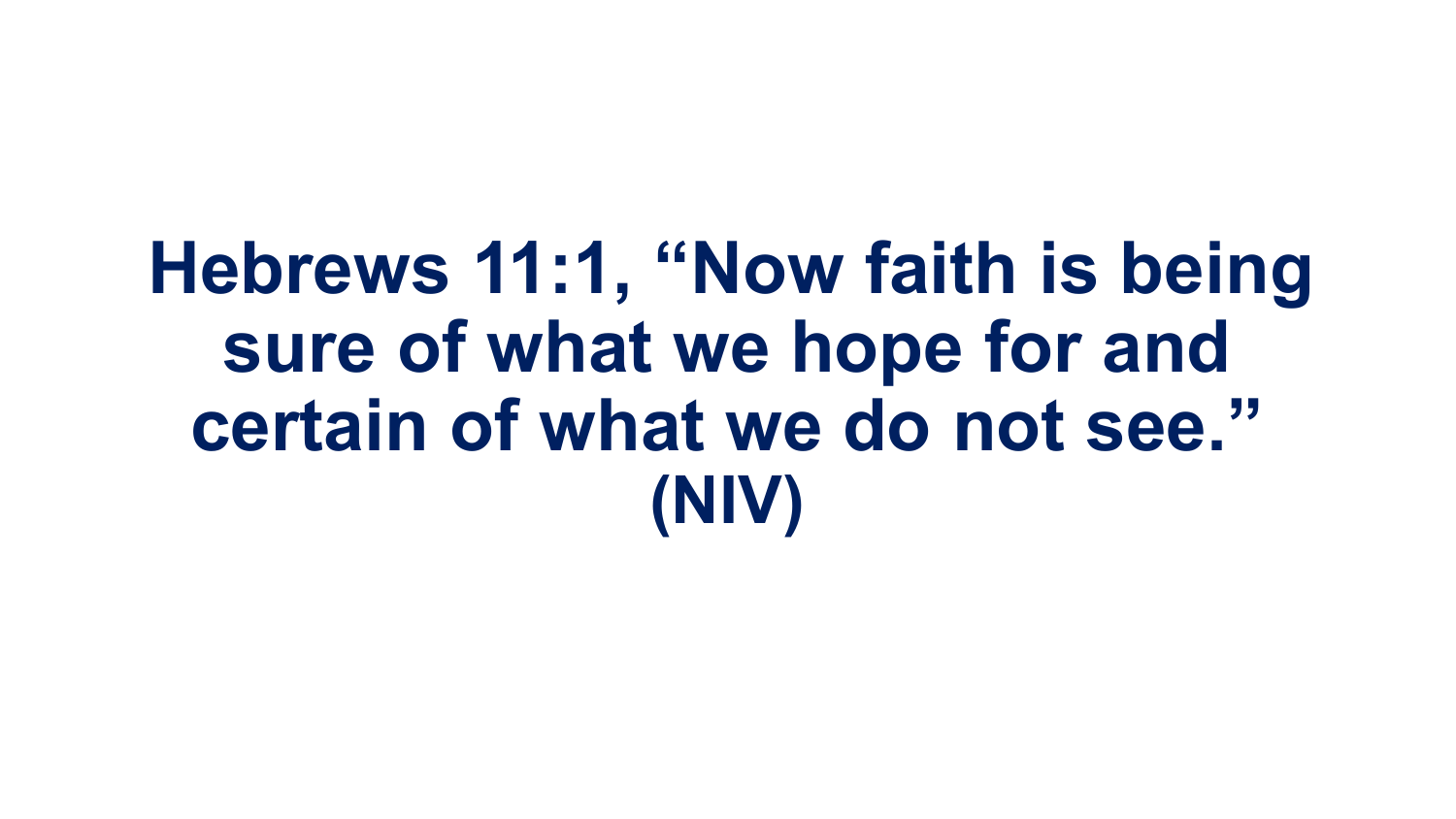# **III. Waiting Rooms Are Where We Are Reminded That God Is In Control.**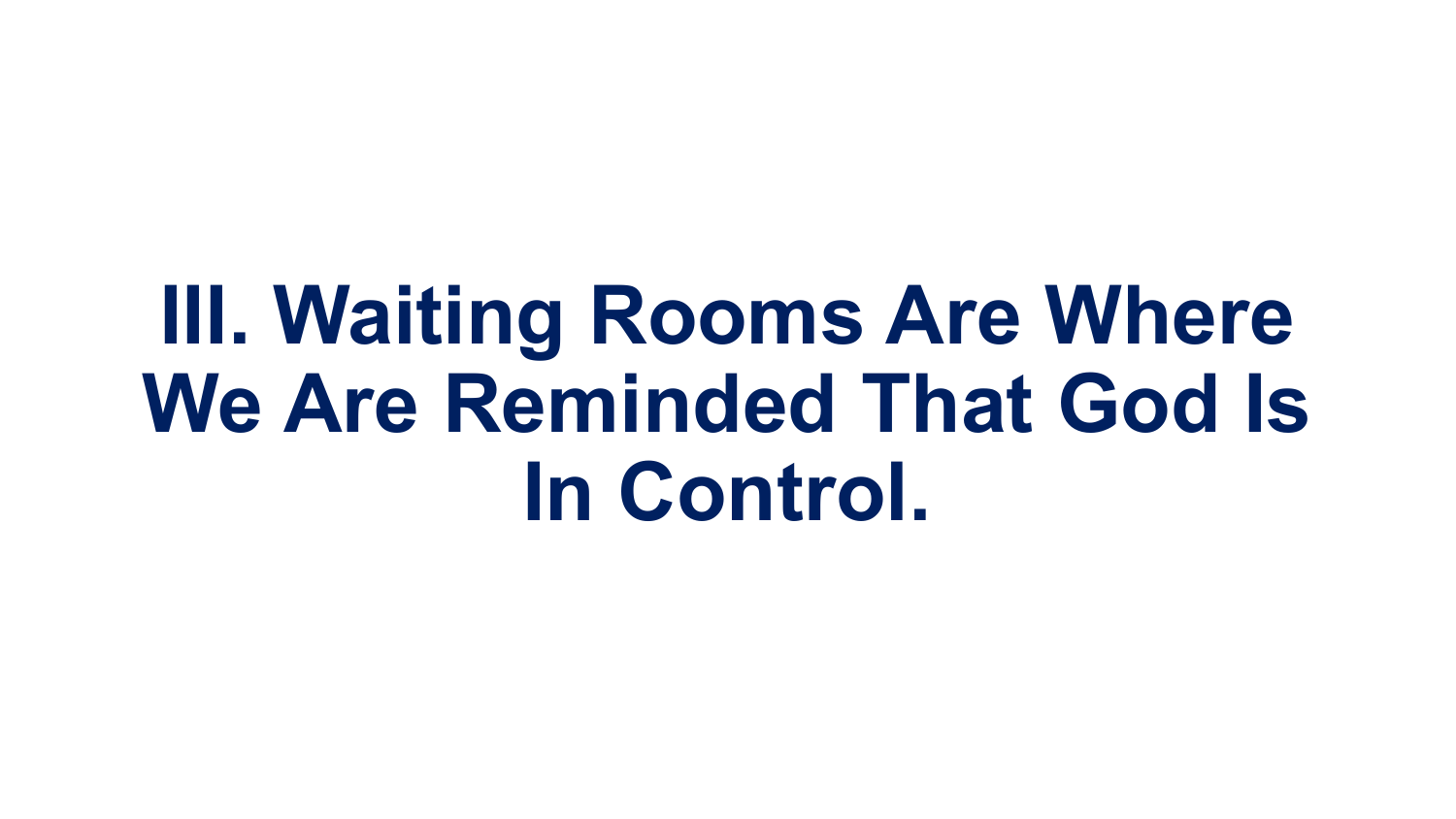**"The only way God can show us He's in control is to put us in situations we cannot control."**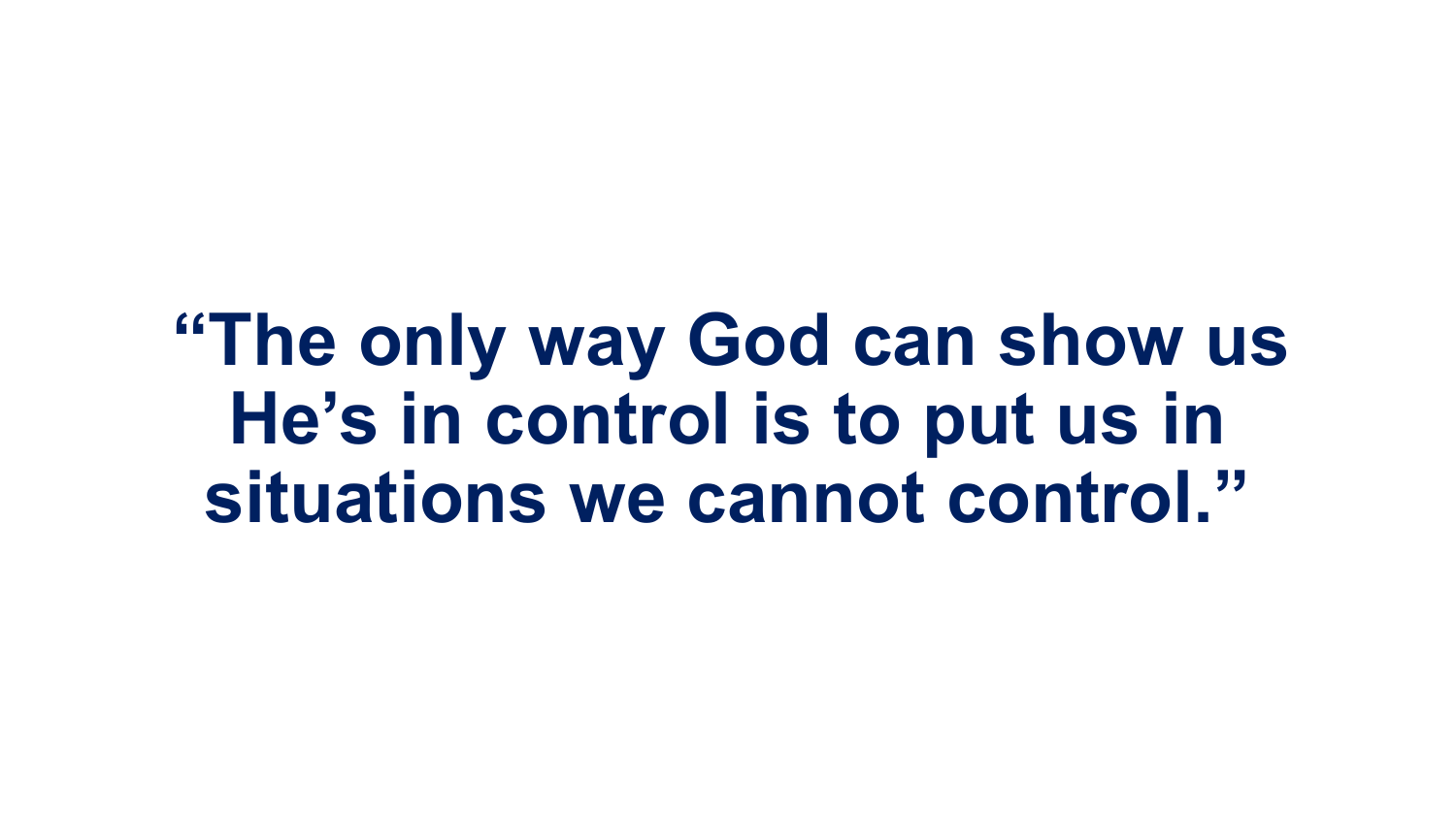# **In the waiting room we either, grow up and go on or we give up and fall apart.**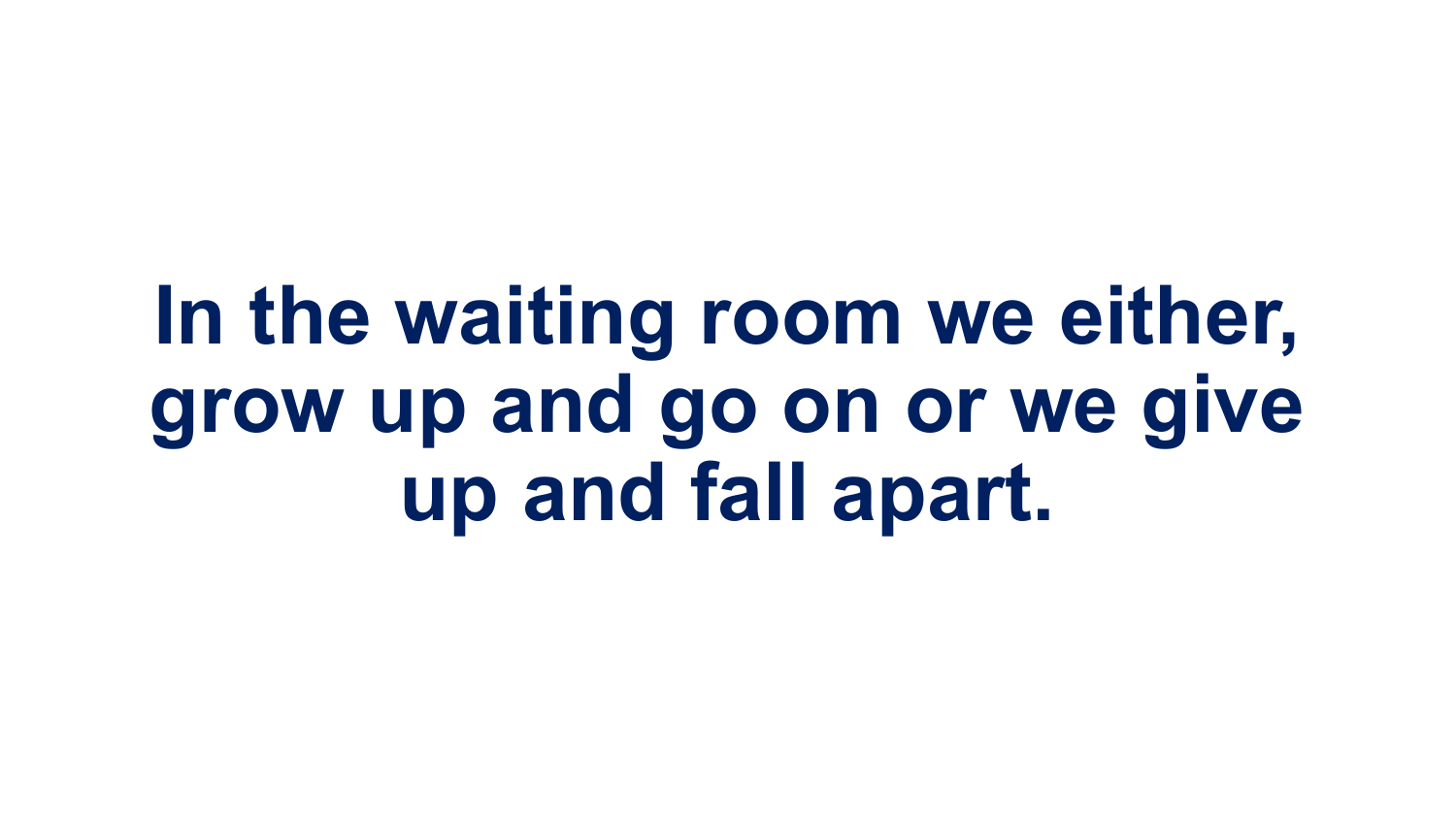**"Second only to suffering, waiting may be the greatest teacher and trainer in godliness, maturity, and genuine spirituality most of us ever encounter."**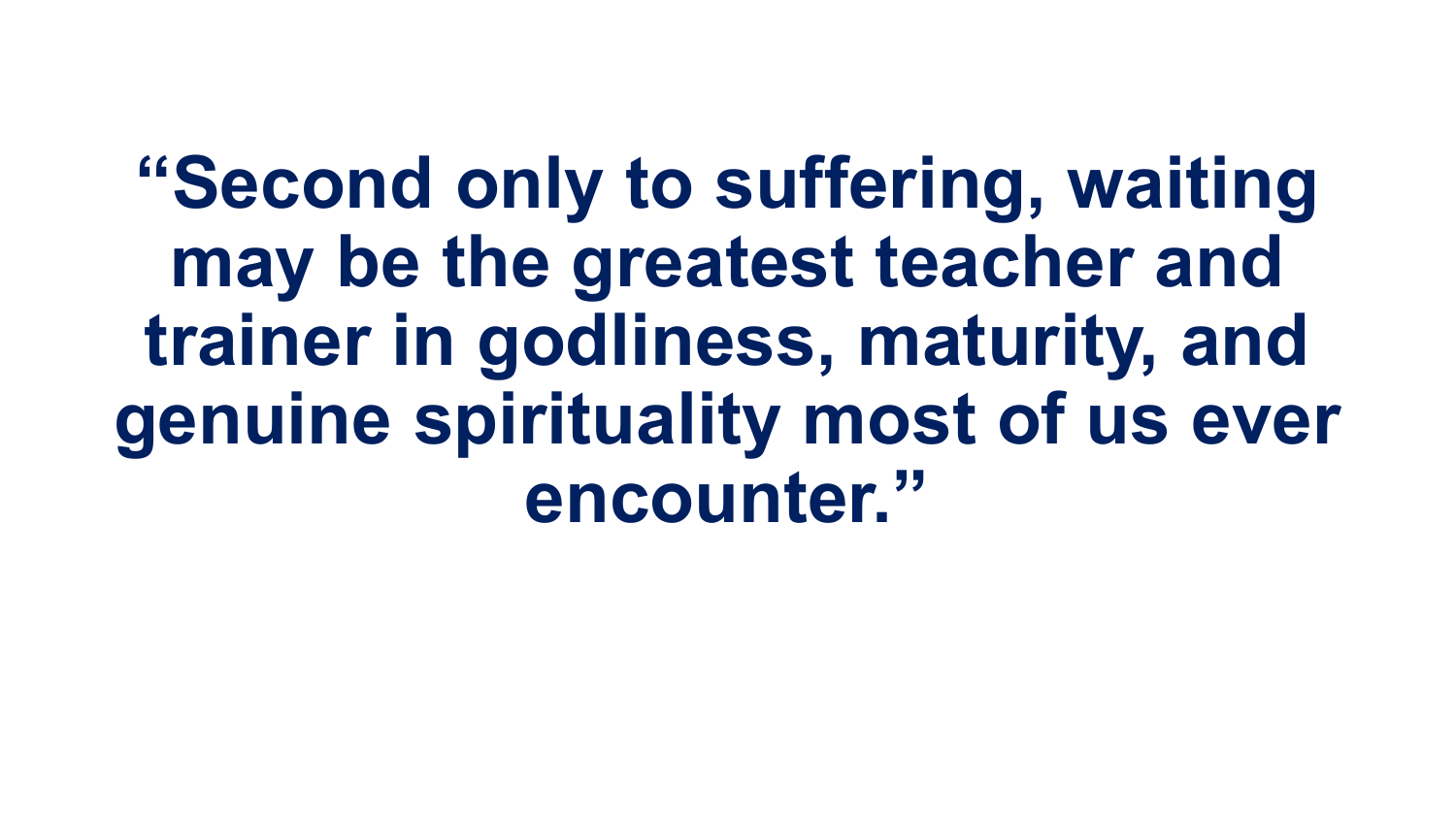**During times of waiting, we learn that the Lord sees things that we cannot see.**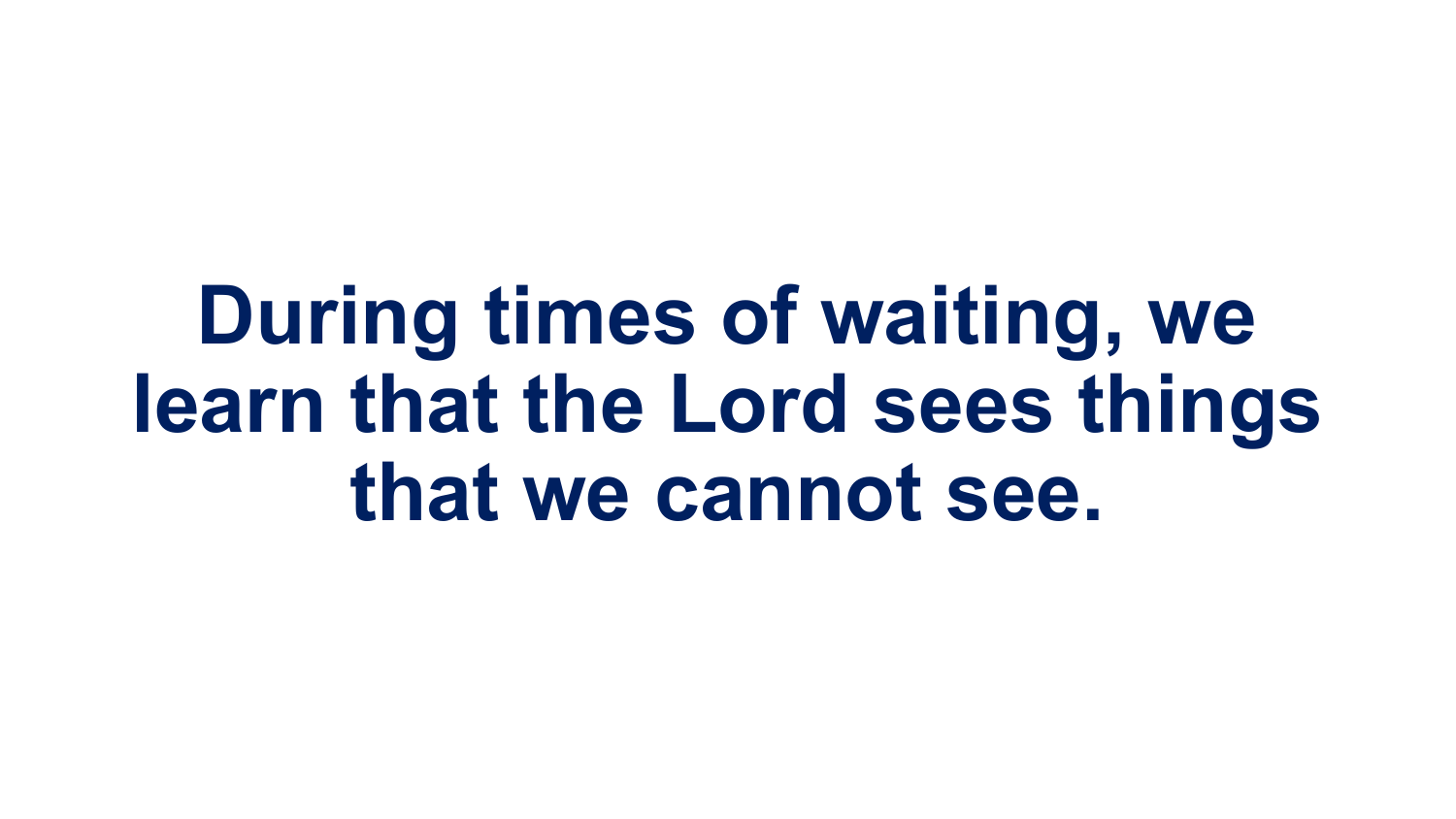**Jeremiah 17:7-8 (NIV), "But blessed is the one who trusts in the Lord, whose confidence is in him. They will be like a tree planted by the water that sends out its roots by the stream. It does not fear when heat comes; its leaves are always green. It has no worries in a year of drought and never fails to bear fruit."**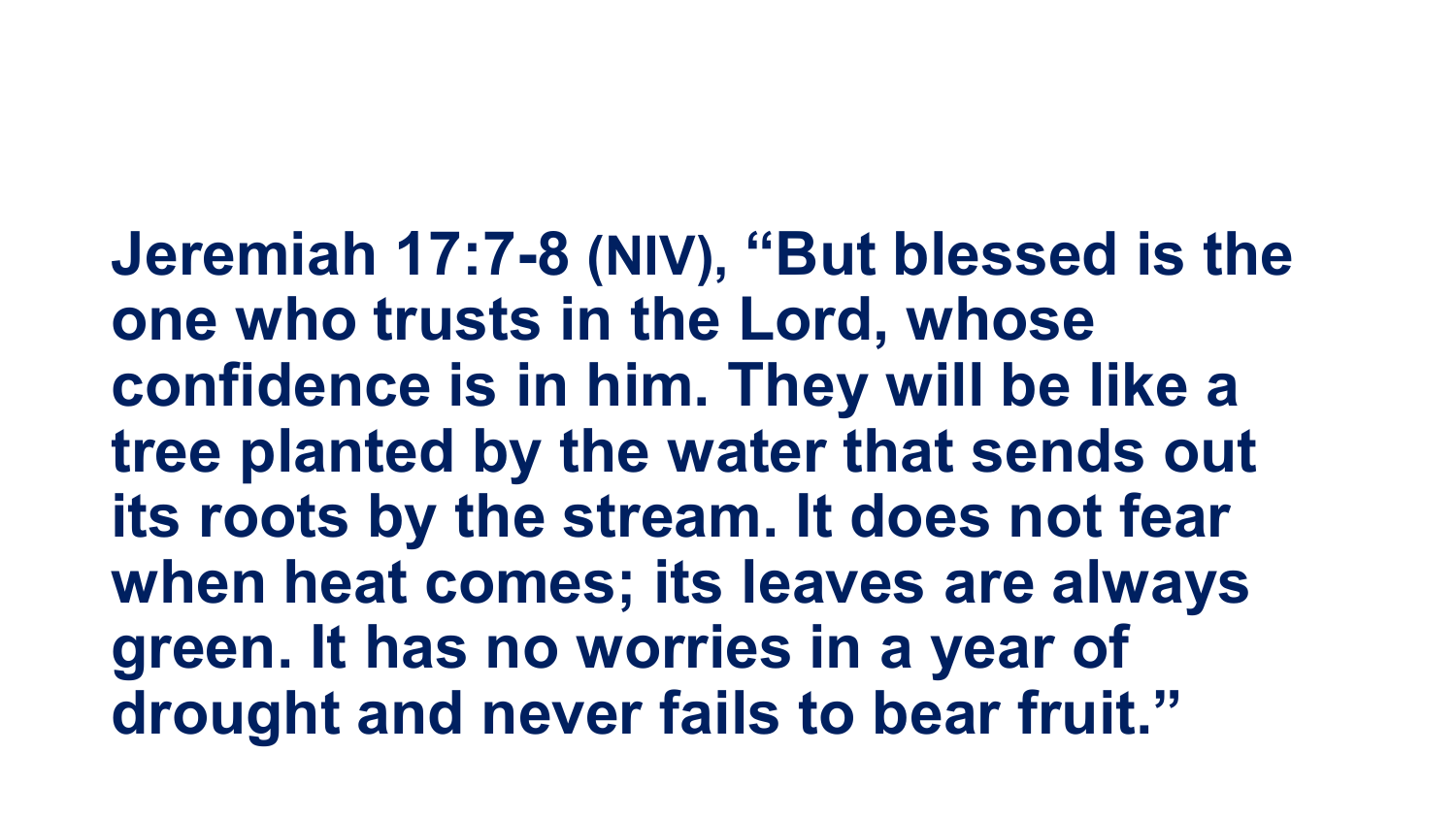**Psalm 143:8 (NIV), Let the morning bring me word of Your unfailing love, for I have put my trust in You. Show me the way I should go, for to You I entrust my life.**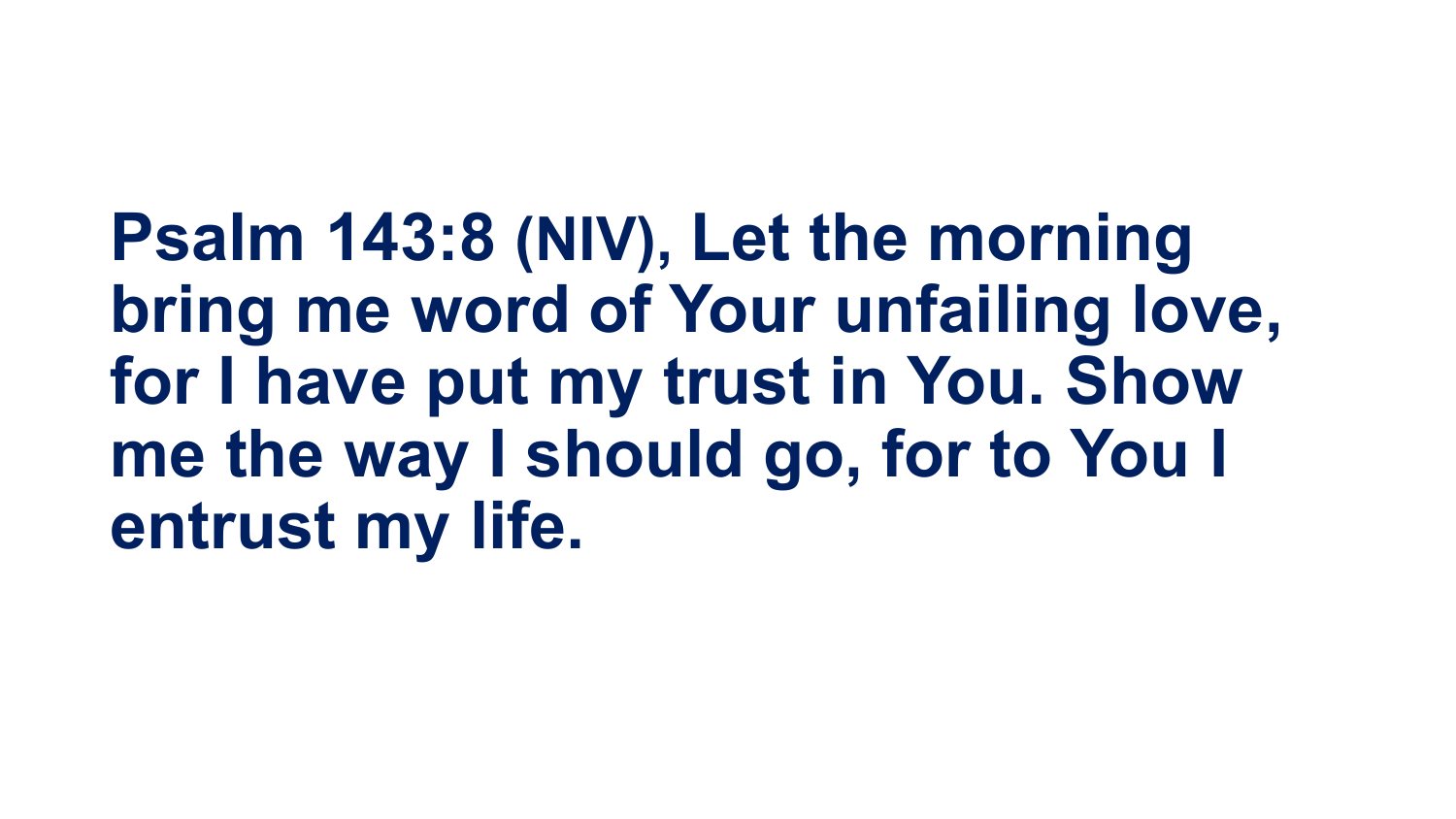## **If we will wait on the Lord, we will spend more time rejoicing and less time being rescued.**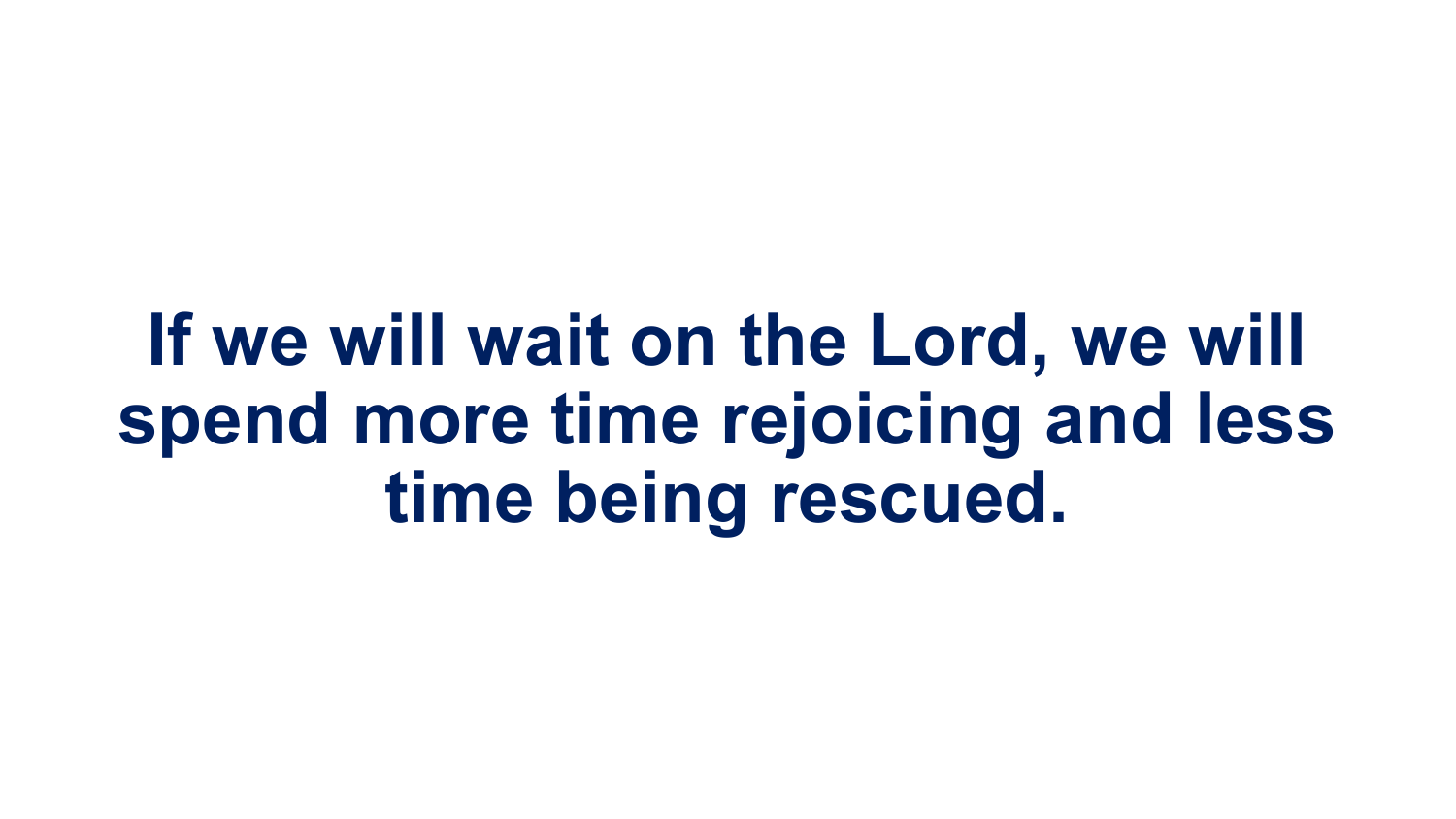### **THREE WAYS TO WAIT WELL:**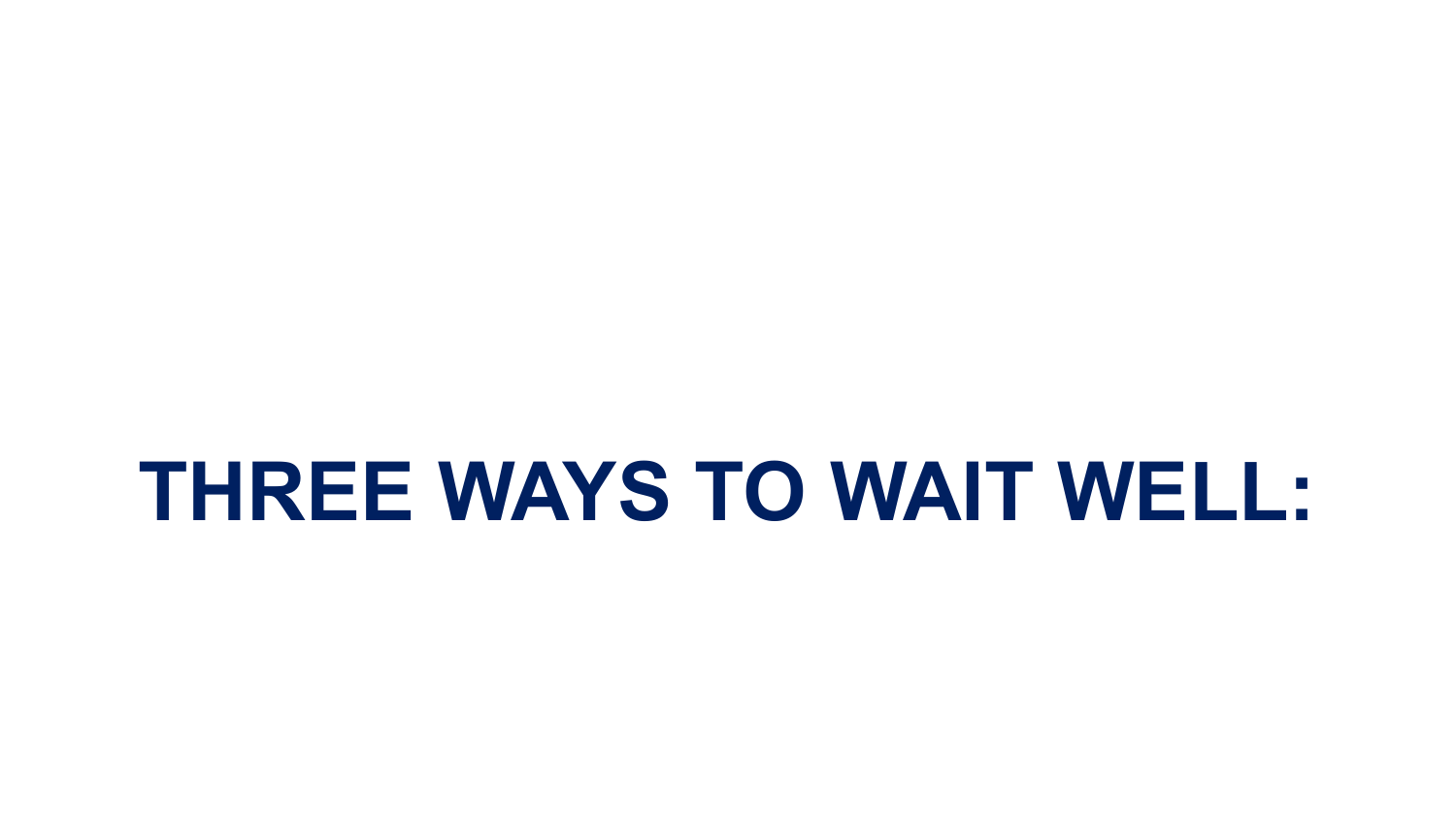**1. Devote Extra Time to Prayer.**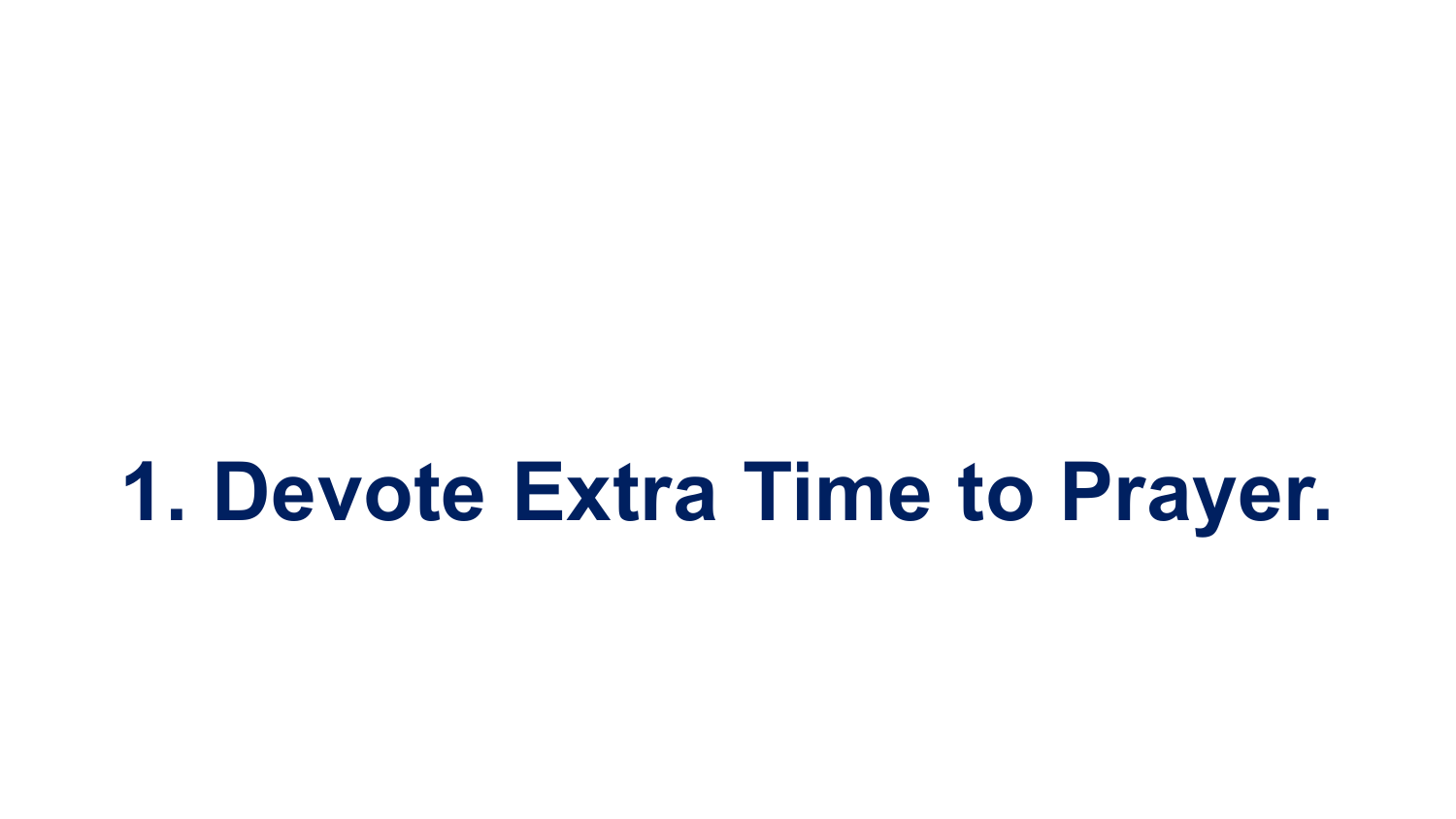## **Romans 12:12, Be joyful in hope, patient in affliction, faithful in prayer.**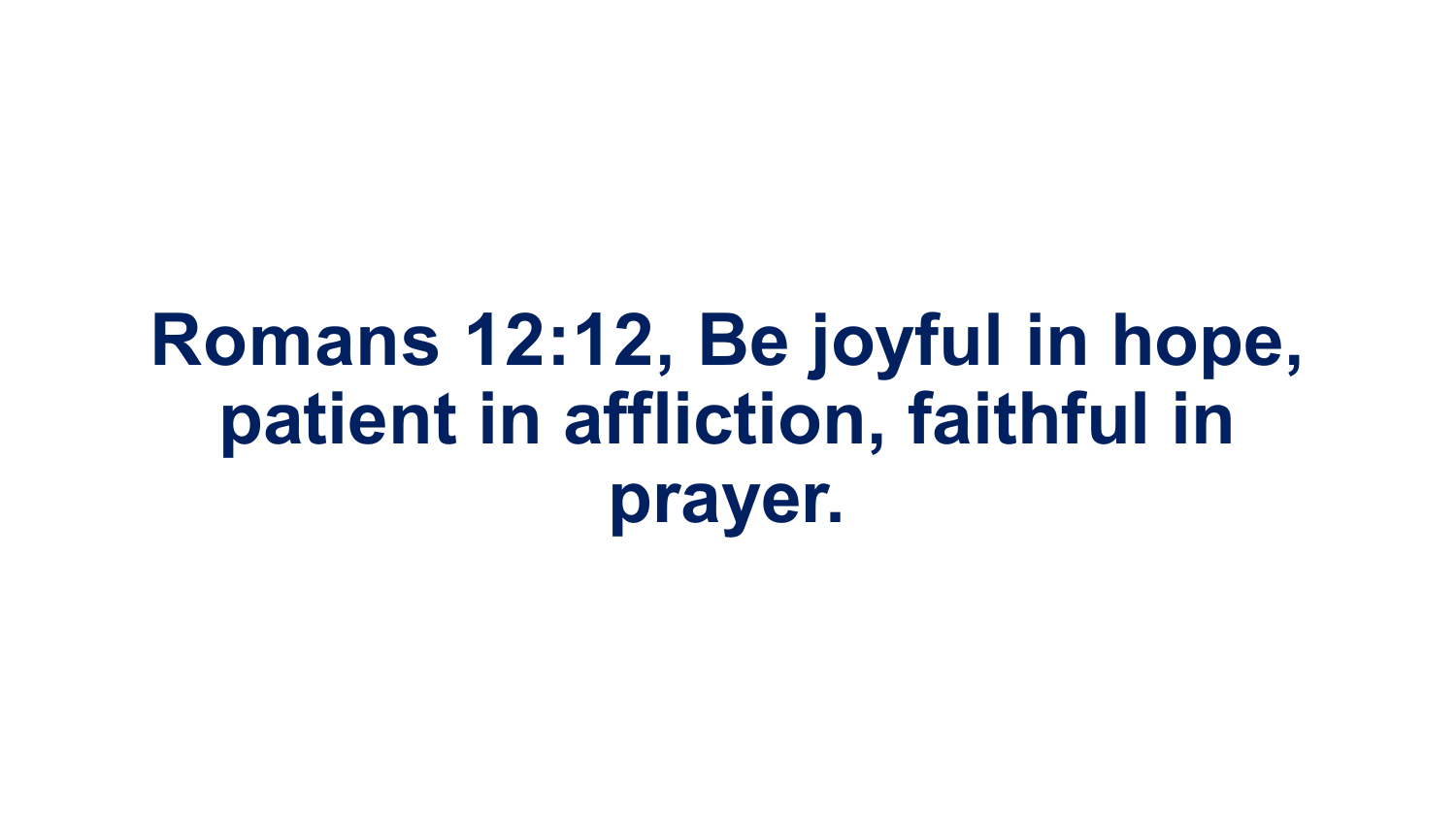**2. Praise and Thank God Repeatedly.**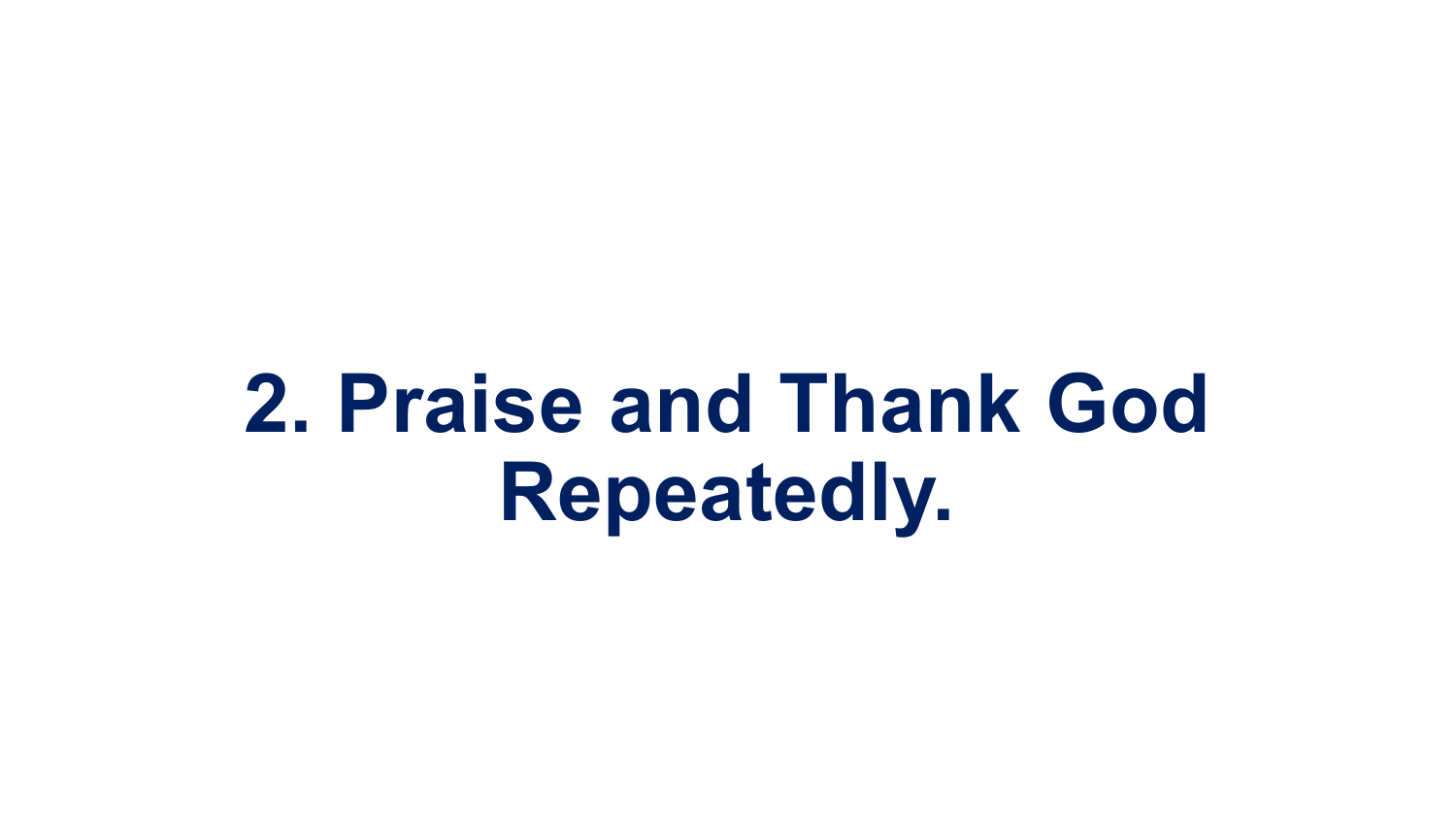**Psalm 147:1, Praise the LORD. How good it is to sing praises to our God, how pleasant and fitting to praise Him! Psalm 106:1, Praise the LORD. Give thanks to the LORD, for He is good;** 

**His love endures forever.**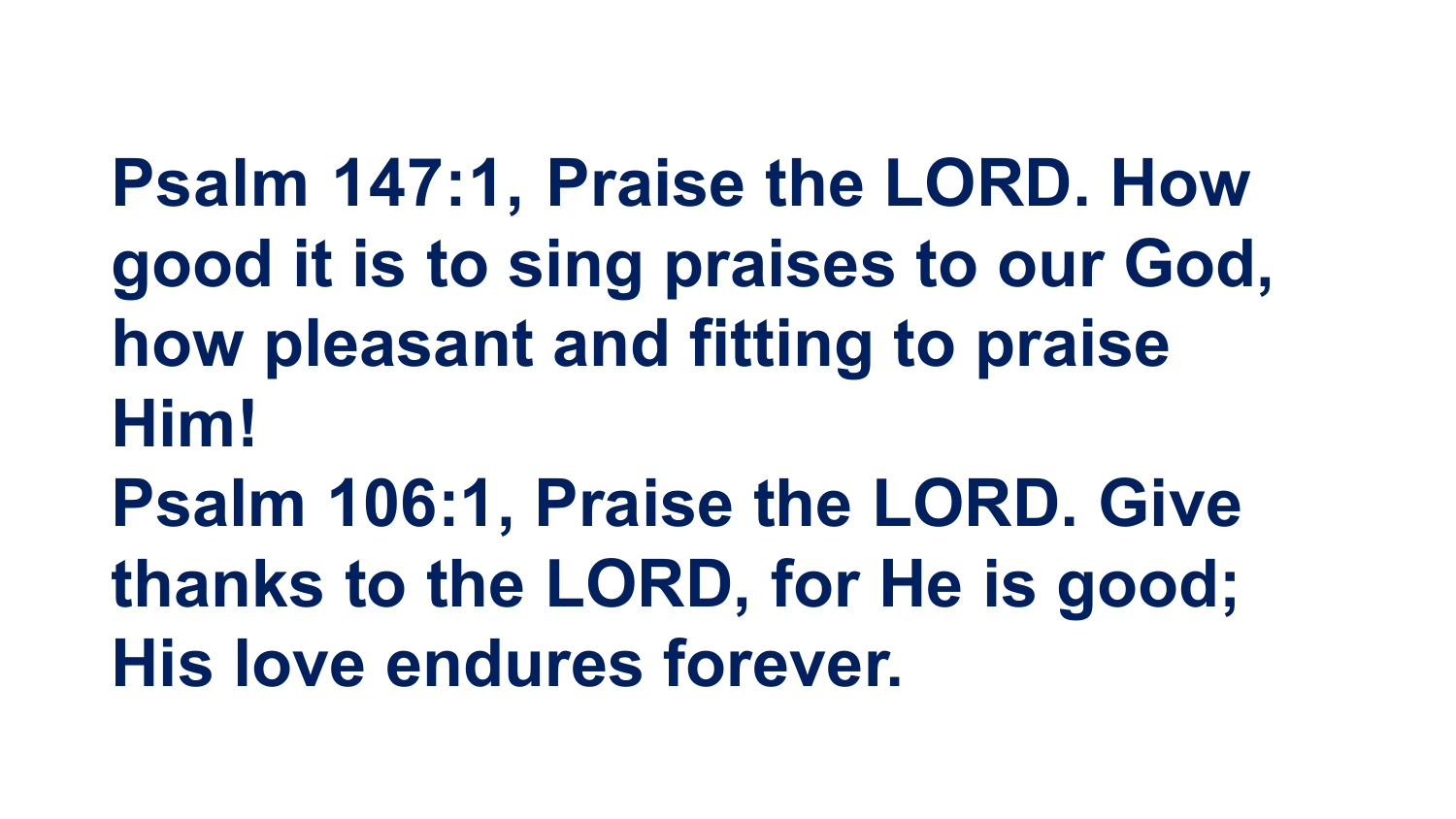# **3. Keep Your Feet and Heart on Track.**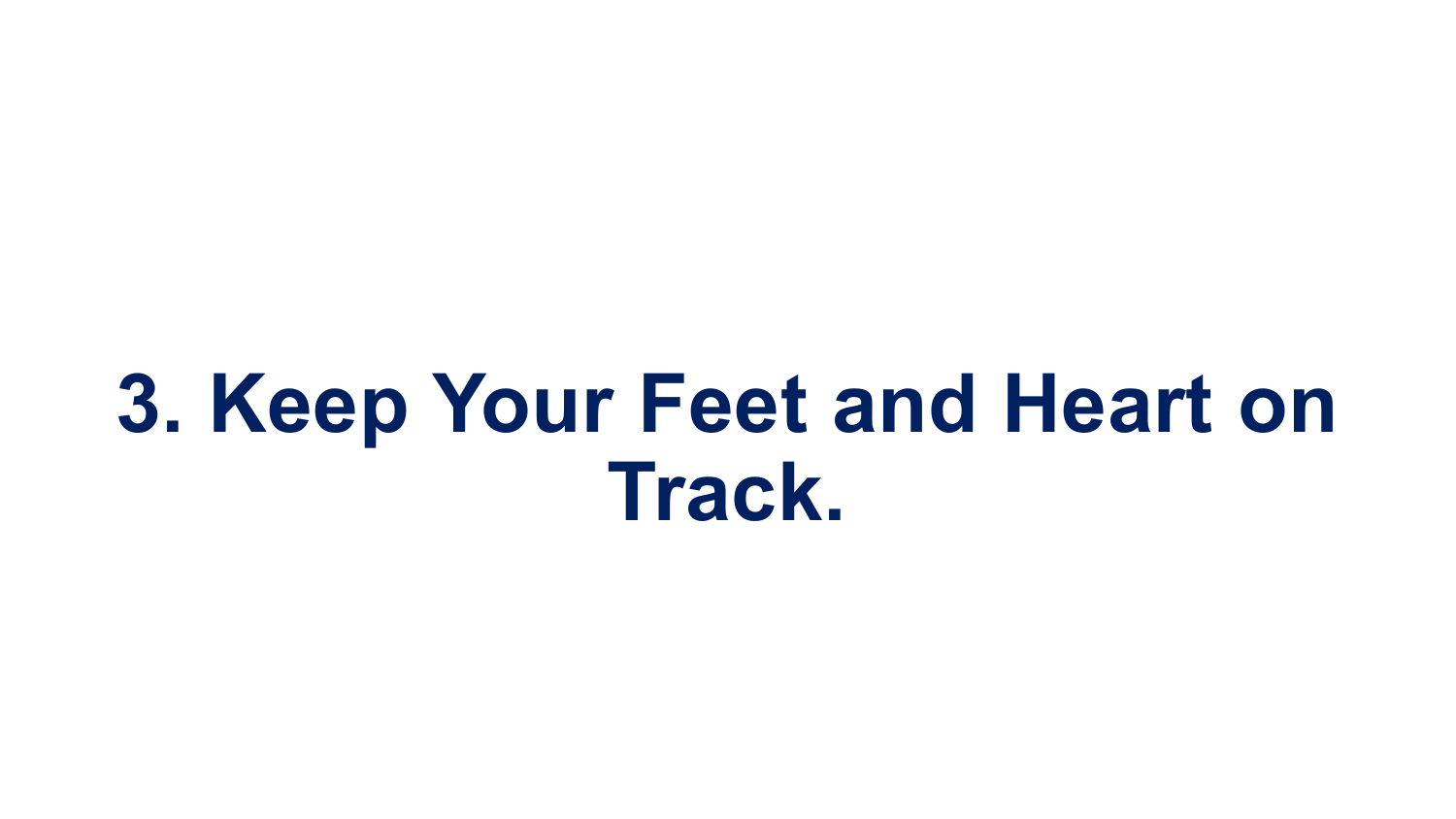**Psalm 33:20-21, Our soul waits for the Lord, He is our help and shield. For our heart is glad in Him because we trust His holy name. Lamentations 3:25, "The Lord is good to those who wait on Him, to the soul who seeks Him."**